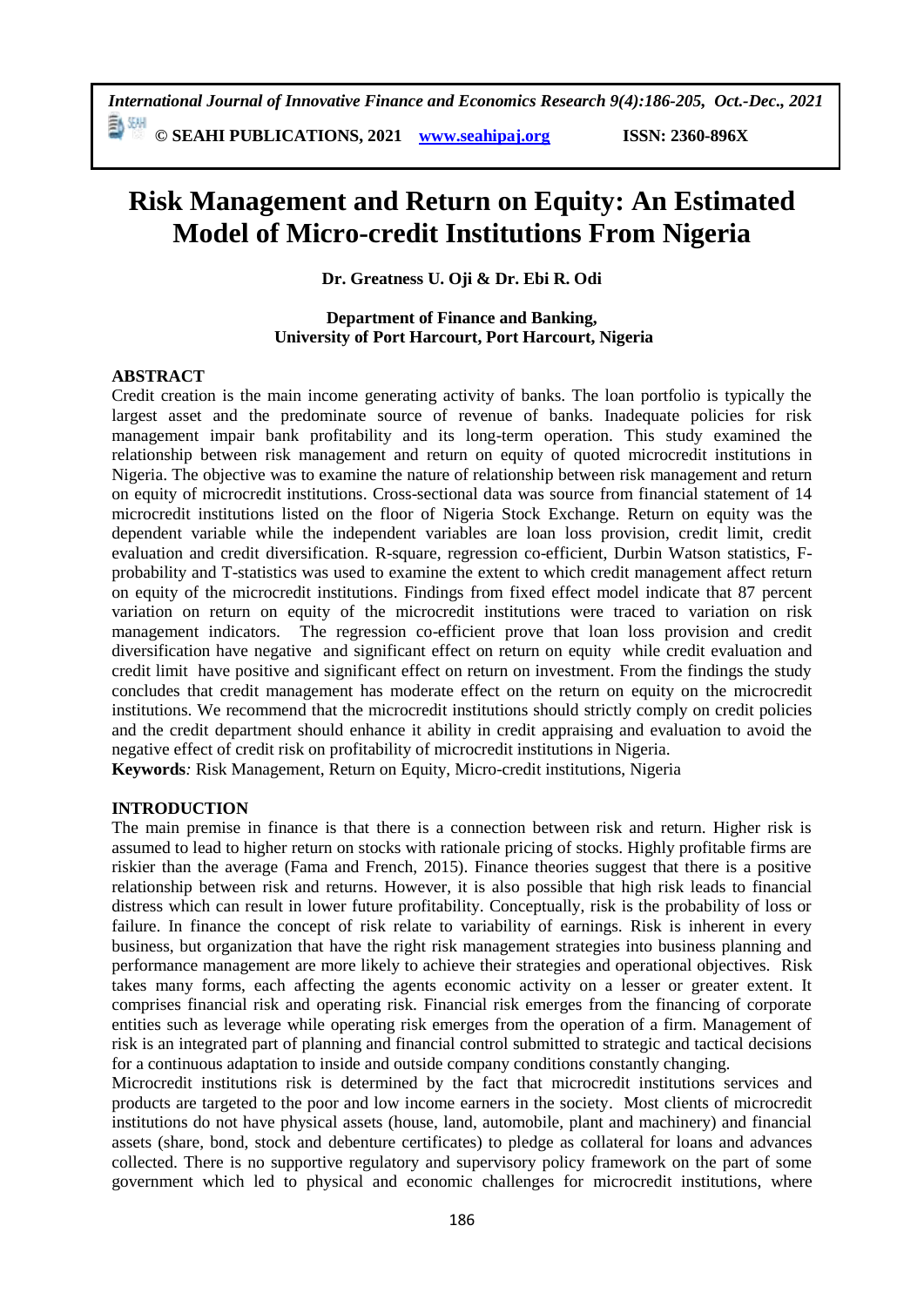regulatory framework exists. The peculiarity of microfinance banks business in most cases is not taken into consideration, microcredit institutions and other banks are regulated under the same policy and the ownership structure of microfinance banks is dominated by donors in many countries instead of private investors as owners (Guo, Zhang, Zhang & Zhang, 2017).

Taking risk is core to the banks business and risks are inevitable consequences of being in business. The banks aim is therefore to achieve an appropriate balance between risk and return and maximize potential adverse effects on its performance. Risk management among firms has been inadequate procedure to monitor and regulate risks. Risk management is an issue that needs to be stressed and investigated, especially in the banking industry where the needs for good risk management structure are extremely important.

A number of studies have been done locally and internationally in relation to credit risk management and loan performance. Washington and Walsh (2010) carried out an assessment of the credit management process of credit unions. The study found that credit unions are deficient in the credit control department. A study conducted Ahmed & Malik (2015) on credit risk, Credit Assessment, Basel III, Small Business Finance in small and large banks in Sweden found out that most banks had a well-developed credit process where building a mutual trust relationship with the customer is crucial. A study by Iqbal and Mirakhor (2007) found out that strong risk management practices can help microcredit institutions reduce their exposure to credit risk and enhance their ability to compete well in the industry.

Simiyu (2008) established that majority of the institutions used credit metrix to measure the credit migration and default risk. The findings showed that the microfinance institutions are faced with the challenge of strict operational regulations from the Central Bank of Kenya. Chege (2010) concluded that credit risk management practices enhance profitability of the MFI. Kombo et al., (2010) asserted that strategic risk, credit risk and liquidity risk are the most frequent risks; whereas reputation and subsidy dependence risks occur at a very low incidence for Micro Finance Institutions (MFIs) located in Kiplimo & Kalio (2012) established that there was a strong relationship between client appraisals and loan performance in MFIs.

Mwithi (2012) found that there was a positive correlation between credit risk assessment and management of microfinance institutions in Nyeri County. Kisala (2014) in his study found a significant relationship between loan performance and credit risk management in MFIs in Nairobi, Kenya. Further, a study by Kipkemboi (2013) revealed a positive relationship between credit risk management practices and financial performance of microcredit institutions. Njenga (2014) denoted a positive relationship between the variables under study in her determination on the effect of credit management practices on loan performance in deposit taking microcredit institutions in Kenya.

Otieno and Nyagol (2016) concluded the existence of a significant relationship between credit risk management and financial performance of microcredit institutions. However, these studies do not cover credit risk management and loan performance in microcredit institutions in Kenya. These credit risk management aspects include credit risk environment, credit appraisal process, credit administration, measurement and monitoring and internal controls. The above studies are foreign and there is no known study in Nigeria on the effect of risk management on the profitability of microcredit institutions. Similar studies in Nigeria focused on the commercial banks therefore, this study wants to examine the effect of risk management on return on equity of microcredit institutions in Nigeria.

# **LITERATURE REVIEW**

#### **Risk Management**

Risk management is a term that is synonymous to different area of human endeavours. Risk management was defined by Abdel-Khalik (1993) as the planning and controlling of all the conceivable elements of risks which are inherent in the daily operations of an organization in order to ensure the organization's continued existence as well as the realization of its set goals and objectives. Addae-Korankye (2014) opined that in managing risk, banks must decide which risks to take, which to transfer and which to avoid.

Risk need to be managed in microcredit institutions to avoid mishaps, hardship and loss of financial and human assets and to guarantee continuous supply of loanable fund to the end user as at when needed. According to Olfield and Santomew (1997), it has been argued that risk is an essential ingredient in the financial sector and that some of this risk will be borne by all but the most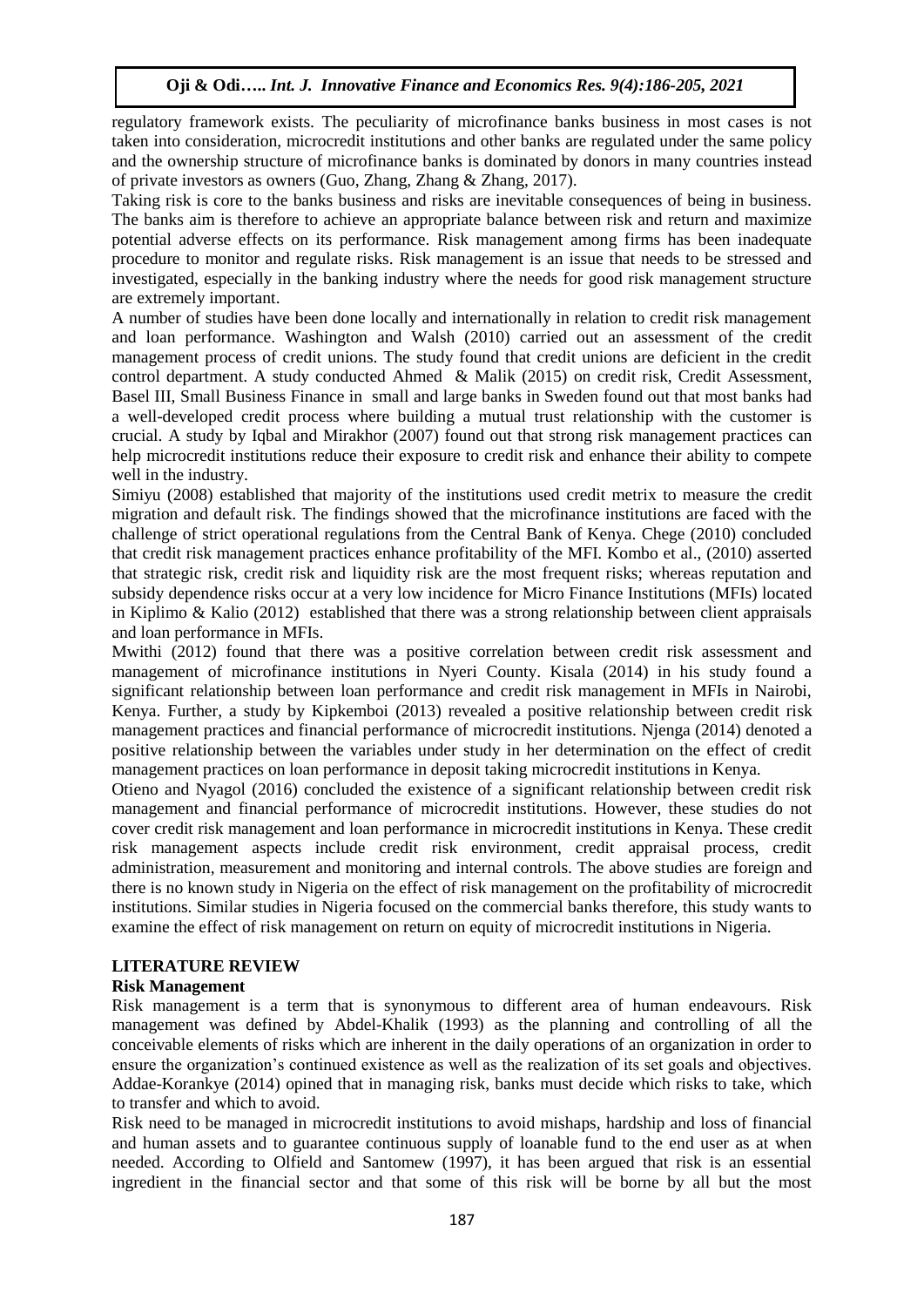transparent and passive institutions. In short, active risk management has a place in most financial firms.

Risk management is an integral part of monitoring and evaluating both liquid and illiquid assets and depositors liabilities of microcredit institutions to ensure the sustainability of the industry. It should be understood from the outset that risk cannot be managed in any microcredit institutions if the management did not set a goal in that direction. Therefore, the first thing to be done is that there must be a written goal and drive from the owners and managers as to the need to manage risk on daily basis before they arise and/or as they become known (Ekka, Chaundry & Sinha, 2011). Furthermore, the management should put in place a risk management policy and procedures covering all areas of their microfinance business, including those areas they microcredit institutions intend to venture into in the nearest future. The policy should be followed in managing risks as they are identified in the industry or in their own location, but not necessarily until it affect the business negatively.

#### **Credit Risk Management Practices**

Credit risk management is defined as the systems, controls and procedures, which are set by companies to ensure efficient payment collection from clients thereby minimizing potential of nonpayment (Kalui & Kiawa, 2015). Credit risk Management policies include decision-making structures that are meant to reduce exposures on the credit asset classification and provisioning of loan losses (Tanui, Wanyoike & Ngahu, 2015). Credit risk management is a great issue that many financial organizations are concerned about. As such, the need to develop well improved systems and processes that can deliver better future performance visibility is highly required by these financial organizations (Gakure, Ngugi, Ndwiga & Waithaka, 2012). Credit risk management involves identifying, measuring, mitigating, monitoring and controlling of all exposures of credit risk (Raad, 2015).

The first stage of credit risk management process is risk identification (Ngwa, 2010). The process of identifying hazardous or dangerous situations and trying to characterize it is the process of risk identification. It is a procedure to deliberately examine, review and anticipate possible risks (Kimotho & Gekara, 2016). Identification of risk identification is all about analysis of the present and the future risks of a firm in a more comprehensive manner in all areas of a business such as asset management operations and so on (Ngwa, 2010). To effectively manage credit risks, commercial bank's manager's need to know the kind of risks that are likely to face the bank. Most importantly, the managers should ensure that they do not miss any risk during risk identification stage and this can be done through establishing an appropriate credit risk environment (Mutua, 2015).

Credit risk analysis involves examining the creditworthiness of a member-borrower. This comprises an analysis or examination of sources of repayment as well as credit history of the member-borrower (Lagat, Mugo & Otuya, 2013). Credit appraisal and analysis is about client screening so as to ensure that not only have ability but also the willingness to repay a loan on time (Kurui & Kalio, 2014). Credit risk analysis provides a greater understanding of risk and is important to the organization as it helps in making risk-based and assists organizations to make a comparison of risks, which in the long run help organizations to make prioritize on risk events (Kimoi, Ayuma & Kirui, 2016). The aim of credit risk analysis is to identify and weigh all the events that may prevent the repayment of a credit in the future and by implication the capacity of the borrower to repay the facility (Ngwa, 2010).

Risk control or mitigation entails established systems and procedures that are used to reduce and inhibit the existence of credit risk associated with loan exposures. Risk control gives protection to an exposure, which the bank continues to hold (Lagat, Mugo & Otuya, 2013). Risk control or mitigation is about using the physical standards, tools, training staff, techniques to either prevent or reduce or eliminate the perceived consequences or threat of risks (Ngwa, 2010). The last stage of a risk management process is monitoring. Credit risk monitoring involves defining the guidelines for recognizing and reporting probable shortcomings of credits and other transactions to ensure that they are closely monitored, corrected and provisioned (Makori, 2015). Monitoring involves creation of a constant contact with clients. This is meant to color the bank as a trusted adviser and problem solver (Mutua, 2015).

#### **Microcredit Institutions**

According to Asian Development Bank (2000) microfinance is the provision of a broad range of financial services such as deposits, loans, payment services, money transfers, and insurance to poor and low-income households and their micro enterprises. Microfinance services are provided by three types of sources: formal institutions, such as rural banks and cooperatives; semiformal institutions,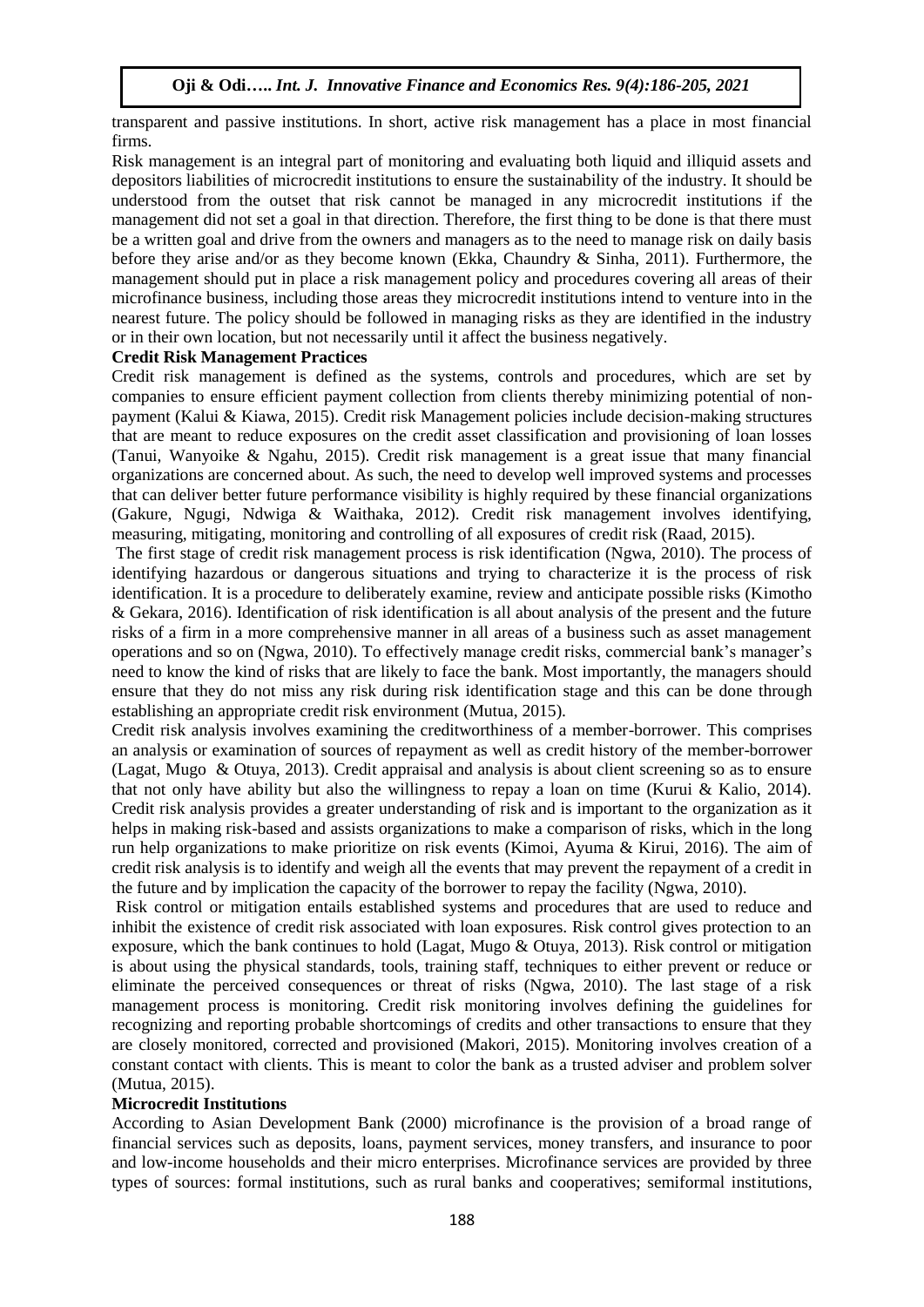such as non-governmental organizations; and informal sources such as money lenders and shopkeepers. Institutional microcredit is defined to include microfinance services provided by both formal and semi-formal institutions. Microcredit institutions are defined as institutions whose major business is the provision of microfinance services.

Otero and Rhyne (1994) defines microcredit institutions as a revolution that involves the large scale provision of small loans and deposit services to low-income people by secure, conveniently located and competing commercial financial institutions thereby generating the process needed to democratize capital. This definition means that the numbers of microfinance institutions should be enough to meet the needs of low income earners in the nation through the provision of loan facilities and to give room for healthy competition among them.

Robinson (2001) described microfinance as small-scale financial services-primarily credit and savings-provided to people who farm or fish or herd; who operate small enterprises or micro enterprises where goods are produced, recycled, repaired or sold; who provide services; who work for wages or commissions; who gain income from renting out small amounts of land, vehicles, draft animals, or machinery and tools; and to other individuals and groups at the local levels of developing countries both rural and urban. This definition is encompassing as it tries to state those who may benefit from microfinance institutions and also inform that developing countries need microfinance institutions more than developed countries and especially, that microfinance is meant for those operating small and micro enterprises. Microcredit institutions have been described as an economic development approach intended to benefit low-income women and men (Ledgerwood, 2000).

It means that the purpose of microcredit institutions is to reach the low income earners either in the urban or rural areas with financial services that will enable them create wealth without any discrepancy as to the sex of such person. Ndiaye (2005) opined that access to improved financial services – access to more and better ways of turning savings into lump sums – helps poor people from sliding deeper into poverty and helps them lay foundations for their ambitions to better themselves and their families. Microcredit is about providing financial services to the poor who are traditionally not served by the conventional financial institutions.

- Three features distinguish microfinance from other formal financial products. These are:
	- (i) the smallness of loans advanced and or savings collected
	- (ii) the absence of asset-based collateral, and
	- (iii) Simplicity of operations. Central Bank of Nigeria (2005). This give a clue that the CBN is aware that there are people that are not served by the conventional banks because the loan requires by them is very small compare to the activities and loan portfolio of these banks. Microfinance institution is now a growing phenomenon all over the world. It is emerging as a rapidly growing financial services industry worldwide as a solution to the crippling effects of the conventional banks interest on the poor and those operating micro and small scale enterprises (MSSE). microcredit can therefore be define as an economic approach to take financial services to those that are hitherto un-reached at a reasonable fee that is affordable and economic to the users of such services, and also, using funds from the providers of financial services to generate adequate returns for the users, thereby building up their enterprises and creating employment opportunities which will reduce the poverty level in the economy. Microcredit is a holistic approach that has been used in different countries to alleviate the plight of MSSE both in the rural and urban areas in accessing fund as at when required which was not possible from the conventional banks.

#### **Major Risks in Microcredit Institutions**

Berenbach and Churchill (1997) and Ledgerwood (2000) identified four main areas of risks that are peculiar to MFI as: Portfolio risk, Ownership and governance risk, Management risk and new industry risk. Adewunmi (2005) recognized risks like: Credit risk, Operational risk, Interest rate risk and Liquidity risk as those affecting financial institutions. However, this paper is of the opinion that Liquidity risk, Credit risk, Foreign exchange risk, Ownership return risk and Operational risk are those that affect microcredit institutions directly and they are discussed below.

#### **Liquidity Risk**

This is the risk associated with meeting regular and unplanned high withdrawals by large depositors who are always few in numbers. Some MFI get funds from mandatory legal deposit from banks and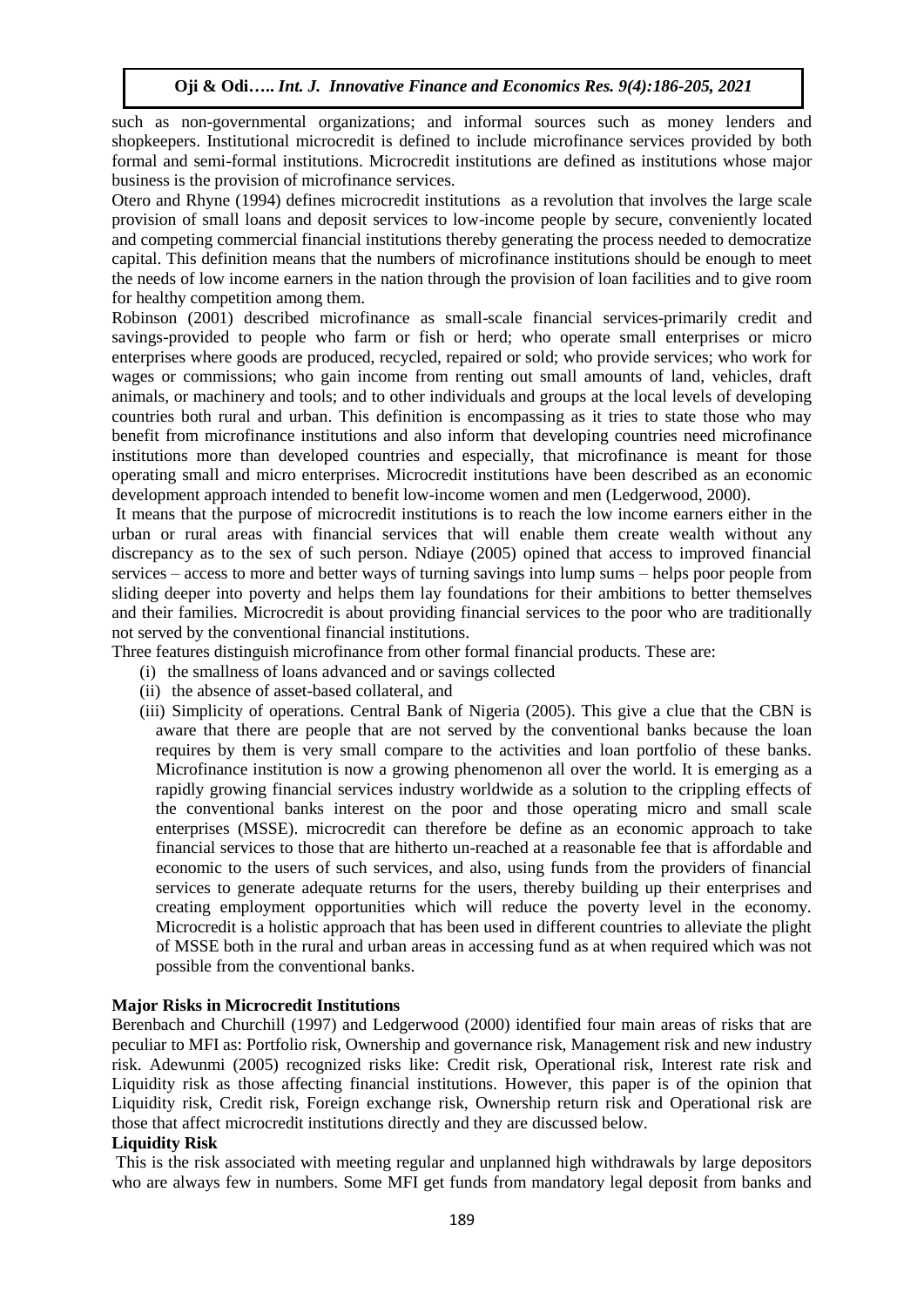government at different levels. For such microcredit institutions, a change of government or change in government policy may reduce available fund to MFI considerably, which possess liquidity risk to them. In Nigerian for example, the CBN encourage each state government to dedicate an amount of not less than 10% of their annual budget for on lending activities of microfinance banks in favour of their residents. Liquidity risk will also arise through donor fund which the donors might call back for some period or suspend forever. In such case, the financial base of such MFI will be threatened.

## **Credit Risk**

Olfield and Santomew (1997) opined that credit risk arises from non-performance by a debtor. This can affect the lender who underwrote the contract, other lenders to the creditor, and the debtor's own shareholders. This is the risk associated with default in loan repayment as at when due or the uncertainty of meeting financial obligations by client at the right time.

This risk is pronounced in microcredit institutions as a result of inadequate collateral for loan disbursed if the borrower is unable to pay due to financial constraint and/or complete refusal to pay. Credit risk is not limited to unrepaid loans and advances alone, but extend to those loan applications that were turn down by microcredit institutions, because it may hinder their growth and cause reduction in size, earnings and profitability. It is apparent that microcredit institutions cannot boast of profit like the conventional banks. Where the owners of microcredit institutions are desirous of getting a sizeable return on their investment in a short time, which is common in a private ownership led businesses; this may lead to unhealthy practice in the operation and management of microcredit institutions so that appropriate return can be given to the owners. Actually, this risk is in force from the inception of microcredit institutions except the owners see their investment as part of their modest contribution in alleviating the plight of the poor at the short run before dividends could be declared. However, this is not the case because average investors want adequate return from the investment at shortest possible period, or else, the fund will be invested in another line of business with less risk and better return.

# **Operational Risk**

Adewunmi (2015) defined operational risk as the risk of loss resulting from inadequate or failed internal processes, people and systems or from external events. However, the operational risk of microcredit institutions essentially has to do with the employee who works in the organization. In most nations, banks' employee earns relatively more than many other sector of the economy. If employee of microcredit institutions see them self as banker and form their mind set, it will create a disorder and operational breakdown. It is expected that this will lead to agitation for better welfare package and may tend towards unionism which hamper the operation of microcredit institutions since they will found it difficult to pay similar remuneration like the conventional banks and other notable financial institutions.

#### **Foreign Exchange Risk**

Most microcredit institutions, especially those in developing countries source for funds from international organization/donor in foreign currency but lend such fund in their local currency. Despite lending in local currency, the repayment to the agencies/donors will always be in foreign currency. As a result of inconsistency in foreign exchange policy in most developing nations, at the time the loan is due for repayment, the exchange rate would have gone up, which will made it impossible for microcredit institutions to earn profit from the fund. Repayment may have to be met from another source which may wipe out depositors funds if adequate care is not taken.

#### **Methods of Credit Management**

#### **Selection**

According to Gestel et al. (2009) a sound credit risk management begins with a proper choosing of borrowers and the products that suit them. For this to be possible, a competent loan officers and Operative models of estimating risk should be in place. This is a very crucial stage because decisions are taken by the entire committee member. Here, borrowers that are likely to default are either denied or asked to secure the loan with more collateral to limit the effect of default.

#### **Credit Limitation**

Van-Gestel and Baesens, (2009) stated that this method aids the bank by reducing the amount of loss suffered from a borrower. It prevents the event where the failure of counterparty to meet his or her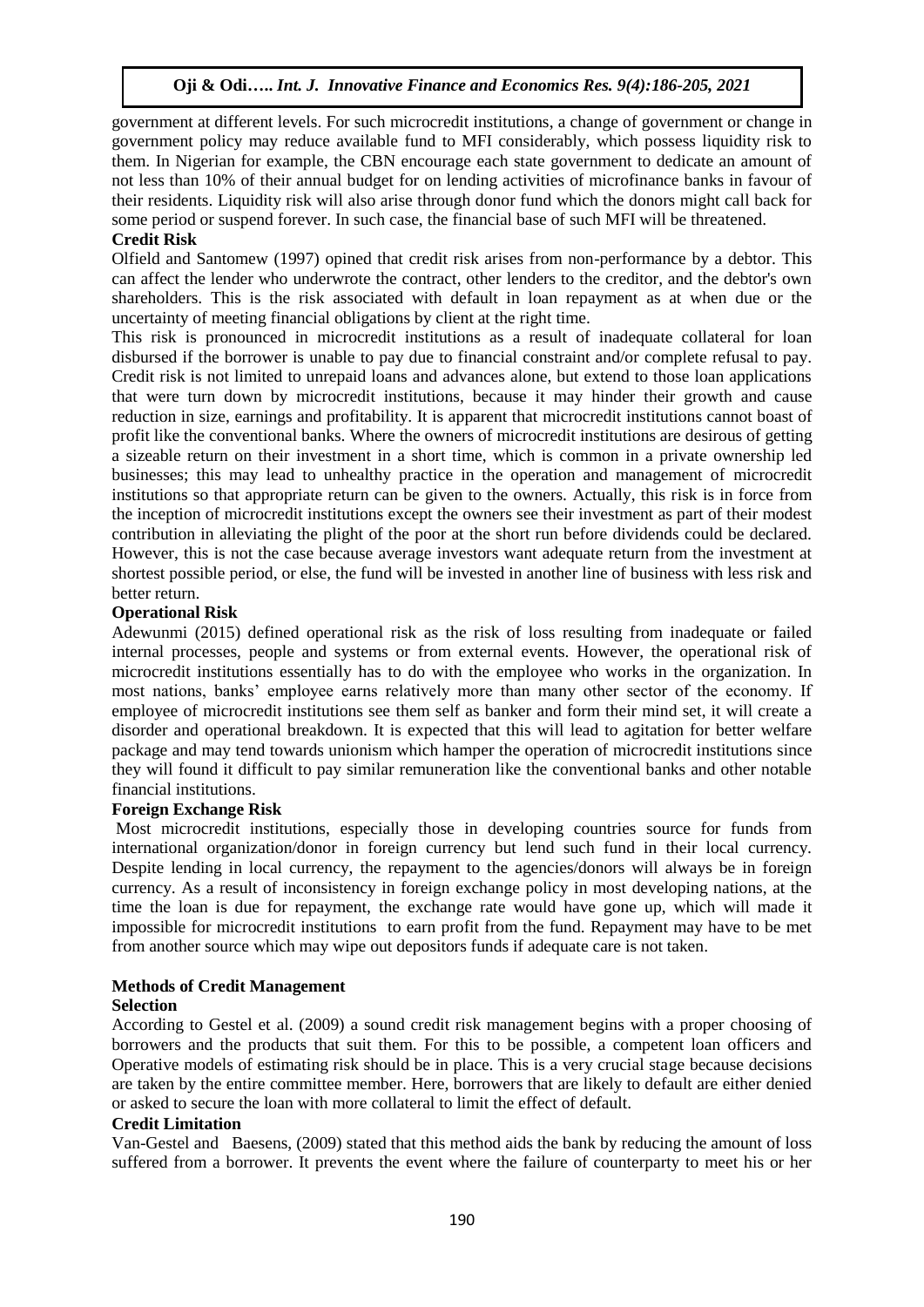obligation will heavily affect the financial performance of the bank. The number of riskier transactions is brought to the bearer minimal.

# **Credit Diversification**

Here, banks should deal with different counterparties ranging from individuals, industries. This helps to spread the risk across various borrowers so that banks can reduce the impact of loss; it is much workable for large and international banks. That is, managing credit risk through risk diversification or spread (Van-Gestel & Baesens, 2009).

## **Compliance to Basel Accord**

Basel committee on Banking Supervision enlarges the procedures through which a bank can manage its exposure to credit risk. One of the principles is constantly changing and reviewing their credit risk policies to suit the prevailing economic trend in the country. This can be done by the introduction of new products and services. Secondly, banks should investigate their borrowers properly. This will lead to a better understanding of the customer they are dealing with (Basel Committee on Banking Supervision, 1999). These strategies do not prevent credit risk totally; however they can reduce the level of credit risk the banks are exposure to. And this will increase the profitability performance of the banks. The Basel II is built on three pillars: 1.Minimum Capital requirement 2.Supervisory Review 3.Market Discipline Pillar 1 addresses the minimum capital requirement, that is, the rule which a bank calculates its regulatory capital. The minimum required capital ratio (8%) remained unchanged under Basel II while the way to calculate the risk-weighted-assets has been changed. As to the Pillar 2 of Basel II, it concerns with the supervisory review process and has been a supplement to the minimum capital requirement. Therefore, it requires a regular interaction between banks and supervisors in the assessment and planning of capital adequacy (Lind, 2005). The last pillar seeks to complement these activities through a stronger market discipline by disclosure of bank's key information of risk assessment procedures and capital adequacy (Ferguson, 2003). This, to some extent, could enable market participants to assess the bank's risk profile and level of capitalization.

#### **Credit Evaluation**

Credit evaluation is a loan function that is basic to minimizing loan loss. Through credit evaluation and/or analysis, the bank attempts to determine the ability of the borrower to repay the legitimate loans extended to him. By refusing the credit to a potential borrower whose analysis reveals insufficient financial strength, the bank hopes to improve on its chances to avoid unnecessary losses in its loan portfolio (Nwankwo, 1991). This is a very sensitive stage because it helps ensure loan quality. In simple terms, the giving of credit rest on the sureness the lender has in the borrower's ability to pay (credit worthiness). Credit worthiness is the ability and the readiness of a borrower to settle his or her debt. This is one of numerous issues which determine what should go into the credit policies of a lender. A lot of financial models come into play when assessing the credit worthiness of the deficit units. The most commonly used is the five financial analysis tools which include character, capital, capacity, condition and collateral. These tools are generally known as the 5cs of credit (Machiraju, 2004).

#### **Loan Loss Provision**

The guideline further states that licensed banks are required to make adequate provisions for perceived losses based on the credit portfolio classification system prescribed above in order to reflect their true financial condition. Two types of provisions (that is specified and general) are considered adequate to achieve this objective. Specific provisions are made on the basis of perceived risk of default on specific credit facilities while general provisions are made in recognition of the fact that even performing credit facility harbours some risk of loss no matter how small. Consequently, all licensed banks shall be required to make specific provisions for non-performing credits as directed by the regulatory authorities.

#### **Return on equity**

Return on equity (ROE) is a measure of the profitability of a business in relation to equity. ROE ratio essentially measures the rate of return that the owners of the common stock of a company receive on their shareholdings. It signifies how good the company is in generating returns on the investment it received from its shareholders. ROE is one of the all-time favorites and perhaps the most widely used overall measure of corporate financial performance (Rappaport, 1986). The ultimate purpose of any profit-seeking organization is to create wealth for its owners. According to Black (2001) shareholder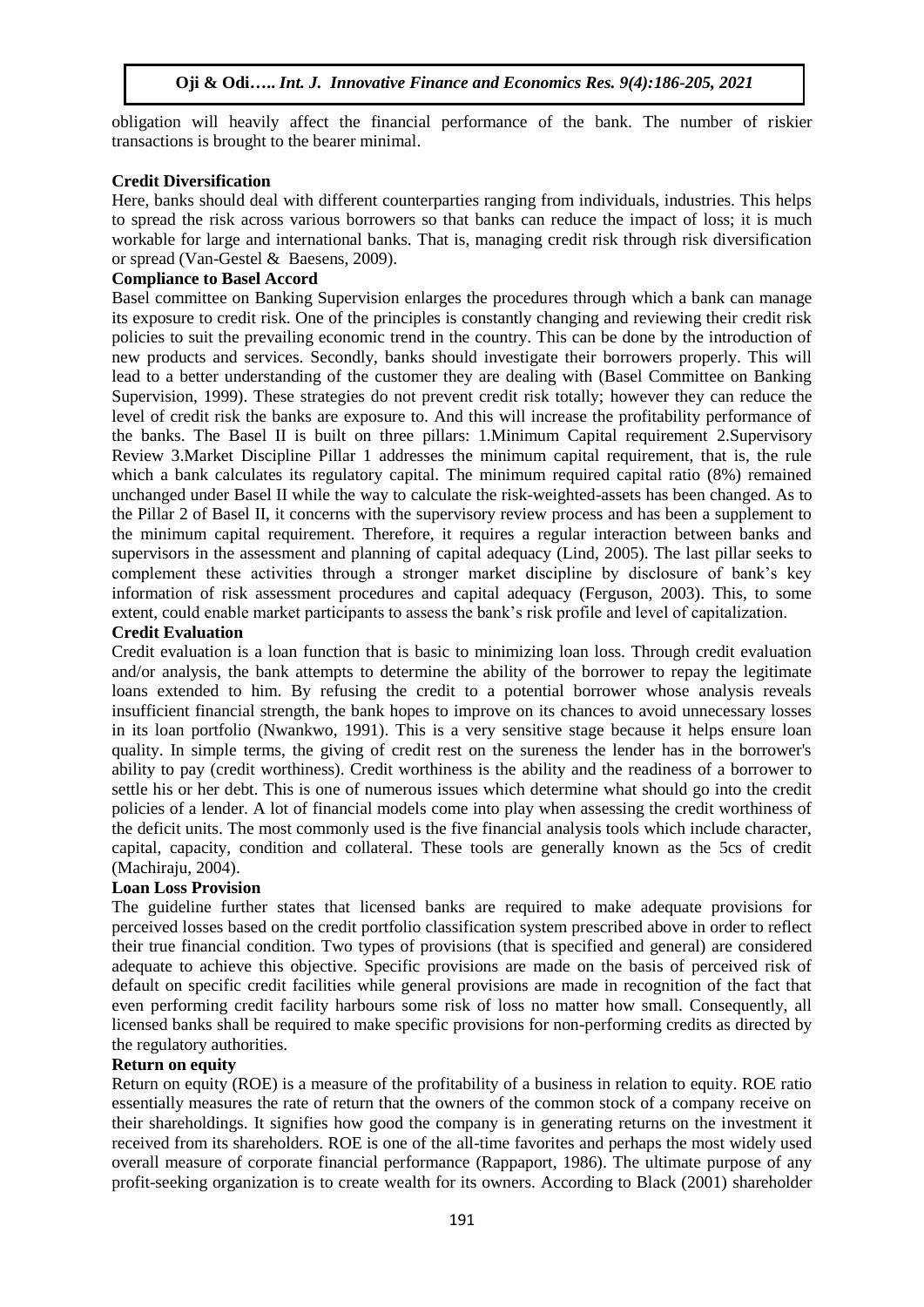value is created when the equity returns of a company exceed the cost of that equity. It can also be described as the present value of all future cash flows, less the cost of debt. ROE is calculated by taking the profit after tax and preference dividends of a given year and dividing it by the book value of equity (ordinary shares) at the beginning of the year.

## **Theoretical Review**

## **Credit Management Theory**

Woolcock (2000) proposed the Credit management theory which states that the markets for credit or loans are highly shaped by the banks (who are lenders) strategies for potential borrowers screening and by addressing the opportunistic behavior which is encouraged by the nature of loan contracts. Accordingly, lenders usually increase credit pricing to a level that they expect returns to be maximized. This often excludes small, risky and costly borrowers. The consumption of credit tends to be inversely related to both the interest rates and the required collateral. Commercial banks tend to apply the credit management theory taking advantage of the opportunistic behavior presented by potential borrowers. Consumption of credit is collated to the collateral requirements and a variable interest rate pricing policy might be utilized by individual banks (Tanui, Wanyoike & Ngahu, 2015).

#### **Theory of Information Asymmetry**

Information asymmetry theory was proposed by Akerlof in 1970. Akerlof's (1970) argued that in markets, buyer usually use market statistic to determine the goods value. Therefore, the clients only see an average of an entire market whereas the seller uses a more intimate knowledge of a particular item. The argument put across by Akerlof is that information asymmetry gives the seller a great opportunity to sell his/her products or services of less than the average market quality (Parrenas, 2005). The average quality of a product or a service in a market will then decrease and so will the size of the market. There is available information for each agent. However, there is a strong information asymmetry between the managers and the investors of the firm (Akkizidis & Khandelwal, 2008). This theory explains a condition where all parties in an undertaking are not aware of the available relevant information (Eppy, 2005). Stiglitz and Weiss (1981) indicated that competitive behavior in such markets involves intertemporal linkages.

The theory points out two problems associated with the perceived information asymmetry for to financial institution. That is the adverse selection and moral hazard. The theory affirms that, if commercial banks can exchange their client's information especially on clients' creditworthiness, which can lower loan repayment rate (Auronen, 2003). A reduction in information asymmetry between clients and lenders, credit reference bureaus will be able to develop credit risk management practices such credit rating and thus banks extend loans to creditworthy borrowers resulting in higher aggregate lending and low default rates.

#### **The Adverse Selection Theory**

The adverse selection theory emanated from Stiglitz and Weiss (1981). Karlan and Zinman, (2004) noted that the adverse selection occurs when client's or borrowers of the bank have features or characteristics which are not observable by the bank when lending and these unobservable features have the potential of leading loan repayment default hence affecting the bank's profitability negatively. The theory assumes that: lenders will be unable to distinguish between banks loan clients of different risk degrees and that all the contracts of the bank loans offered to borrowers are all subject to a limited liability (Gladys, 2012).

The adverse selection theory describes the situation of a bank that cannot distinguish the safe borrowers from risky. In this theory, the bank which is the lender in this case has inadequate information about the loan customers. Riskier loan clients ought to be charged a higher rate of interest so as to act as a compensation for an increased default risk than the safer loan clients whose changes of defaulting are very low. Accordingly, safer loan clients ought to be charged a little bit less provided they can be identified accurately from the rest of loan clients or borrowers. Since banks as the lender does not have complete borrowers risk profile information, as such, high average interest rates are normally passed on to all loan clients without considering differences in their risk profile (Armendariz & Morduch, 2010). To mitigate adverse selection problems, credit providers take their loan applicants through an elaborate screening procedure before granting a loan however, this has been able to reduce loan default in commercial banks.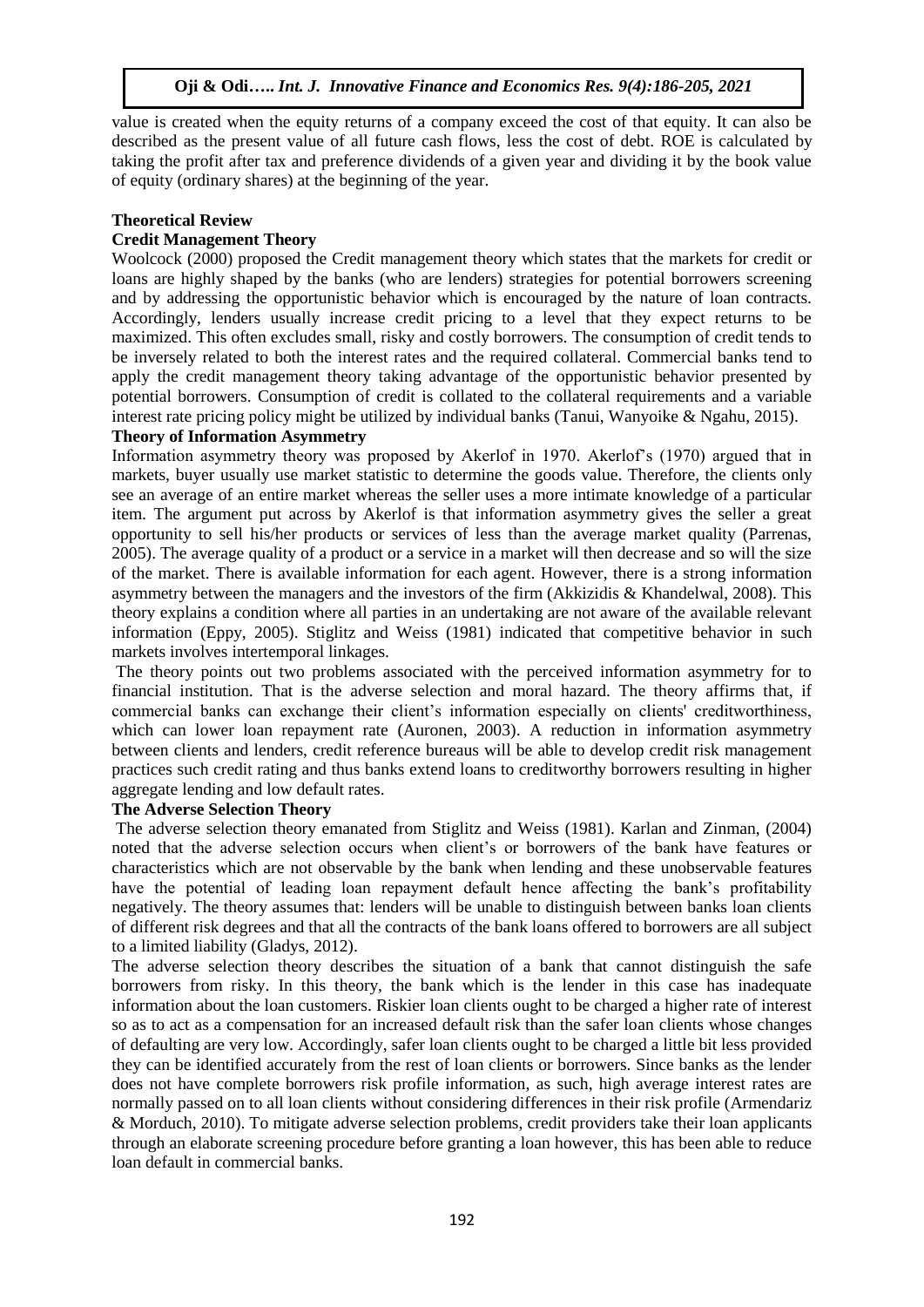## **Empirical Review**

Bizuayehu (2016) assessed effect of the management of credit risk on profitability of Ethiopian banks. This study established that, credit risk which is measured by NPL ratio, which indicated a significant inverse impact on financial performance of Ethiopians commercial banks. Sufi and Qaisar (2015) carried out a study on importance of management practices of credit risk on the performance of loan when the credit terms are taken and policy, appraisal of clients and control of credit risk in Pakistan. The study established that credit terms and appraisal of clients has a positive and a significant impact on performance of loan, whereas credit policy and control of credit risk has insignificant but positive effect on loan performance.

Mutua (2015) examined impact of credit risk mitigation to commercial bank's performance and established a significant relation between the banks performance and the management 6 of credit risk in terms of risk identification, monitoring and credit sanctions and conclude that better management of credit risk results in a more better commercial bank performance.

Aduda and Gitonga (2011) explored a relation between the management of credit risk and the banks' lending profitability and concluded that management of credit risk has a great impact on commercial banks profitability. The effects of management of credit risk practices on profitability of SACCOs that are allowed to take deposits were investigated by (Makori, 2015).

Bhattarai (2016) examined effect of credit risk on Naples commercial banks' performance. A causalcomparative and descriptive research designs was used. The data was obtained from 14 banks for period between the years 2010 - 2015. The study established that NPL loan ratio had adverse effect on performance of banks while the cost of a loan asset had a positive effect on the overall performance of the banks. It was found that indicators of credit risk, size of the bank had a positive impact on the banks' performance. The study established that the ratio of capital adequacy and cash reserve had no influence on bank performance hence a conclusion of a significant relation between performance of the bank and credit risk indicators. However, this study focused on effect of the credit risk on banks performance and not management of credit risk practices and the financial performance.

Alshatti (2015) assessed effect of credit risk management on Jordan commercial banks performance in financial perspective. The study sampled thirteen banks for the years 2005 – 2013 and established that management of credit risk impacts the banks' financial performance. From this study, it was resolved that management of credit risk indicators has a significant effect on banks' financial performance. The study recommended that banks should develop or adopt a credit risk management system to help them to improve or enhance their profits. The study focused on credit risk indicators including nonperforming loans, leverage and loss provision on facilities and not on the risk management practices like credit risk identification, appraisal, control and monitoring.

Kalui and Kiawa (2015) studied credit risk management procedures and processes adopted on performance of Kenyan microfinance organizations. A descriptive design was employed in the study. Population of the survey comprised of credit managers and officers of the 54 Microfinance Institutions in Nairobi County. It was found that the sampled organizations considered risk identification, risks monitoring, risk assessment, risk analysis as a process in credit risk management. The study also established that these procedures were important as they ensured that the function of risk management was established in all institution. However, the study solely focused on microfinance institutions in Kenya and not commercial banks.

Kibor, Ngahu and Kwasira (2015) assessed effect of the management of credit risk practices on loan performance of all Nakuru Town banks using a descriptive and correlation research design. The study carried out a census of the commercial banks' branches in Nakuru town and collected data using a questionnaire. The study established an existence of a moderate positive and useful relation between the loan performance and lending policies. The correlation between loan performance and credit standards was established to be positive and statistically significant but the study focused on credit risk management practices on loan performance and not financial performance.

Tanui, Wanyoike and Ngahu (2015) examined the effect of credit scoring and credit administration on performance in financial perspective of SACCOs in Nakuru County. This study used a descriptive survey design and targeted credit officers and credit managers in those selected SACCOs. Questionnaires were used in data collection from the sample of 90 respondents. The study findings revealed a strong association between the credit scoring and the performance in financial perspective of the SACCOs and found that credit administration in deposit-taking SACCOs had a strong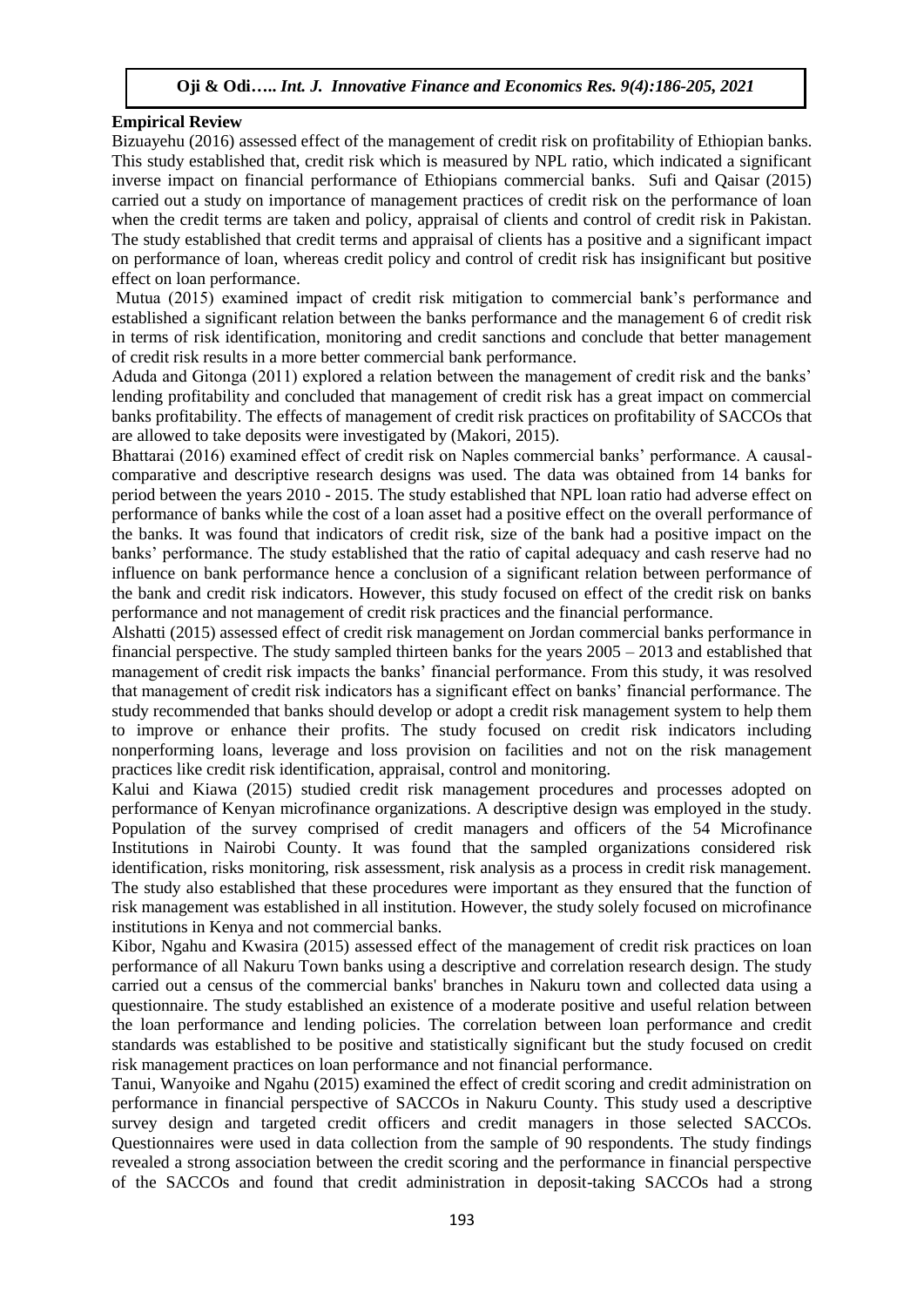relationship with performance in financial perspective. The study recommended that SACCO's should improve on their 18 credit scoring and credit administration as credit management practices to improve on their financial performance but the study focused on SACCOs and not commercial banks in Kenya.

Li and Zou (2014) examined the relation between management of credit risk and European banks' profitability. The data of 47 European banks for a 5 years period from 2007 -2012 was used and established that management of credit risk had a positive effect on profitability of European banks. It was found that management of credit risk, measured using NPLR had a significant impact on both ROA and ROE whereas CAR had insignificant impact on ROE and ROA. The study further found that from the year 2007 to the year 2012, the relation between all the proxies were fluctuating but the study focus was on credit risk indicators evaluate using NPLR and not credit risk management indicators like risk identification, appraisal, control and monitoring.

Idowu and Awoyemi (2014) investigated effect of management of credit risk on performance of Nigerian banks. The study obtained financial reports data of the seven banking firms form the year 2005 to 2011. The study applied the panel regression model to analyze collected data. The ROE and ROA were examined in measuring performance in financial perspective whereas the NPLs and ratio of capital adequacy were used as indicators of the management of credit risk. The findings of the study established that the management of credit risk had a significant impact on banks profitability but the study did not examine the relation between the credit risk management indicators like risk identification, appraisal, and control and monitoring.

Kimari (2013) examined impact of management of credit risk on performance in financial perspective of Kenyan Savings and Credit Co-operative Societies that take deposits. The study population comprised of the heads of credit risk management function of the 215 total numbers of all deposittaking SACCOs that are under supervision by SASRA. Using Pearson correlation analysis and a multiple regression model, the study concluded that management of credit risk affects the SACCOs financial performance. Management should carefully consider the Capital Adequacy, Earnings, Liquidity and so on as they all positively correlate with the Return on Equity of the SACCOs. However, the context of the study was SACCOs and not commercial banks whose operations and scope are different.

Poudel (2012) explored parameters that are related to the management of credit risk as it affects the banks performance in financial perspective. The parameters included cost per loan assets, default rate and the ratio of capital adequacy. The study used secondary data from 31 for eleven years (2001- 2011). The study revealed that cost per loan assets, rate of default and ratio of capital adequacy had inverse relationship on the banks' performance in financial perspective; however, the rate of default is the main bank' performance in financial perspective predictor. It was recommended that banks to formulate or design strategies that will enhance the bank's profitability as well as minimizing the credit risk exposure. However, credit risk management indicators were not among the parameters that were assessed. Credit risk management indicators like risk identification, appraisal and control and monitoring are vital to commercial banks.

Addae-Korankye (2014) on the causes and control of loan default/delinquency in microfinance institutions in Ghana, the study found that the causes of loan default included high interest rate, inadequate loan sizes, poor appraisal, and lack of monitoring and improper client selection. Measures to control default were found to include training before and after disbursement, reasonable interest rate, monitoring of clients, and proper loan appraisal. It was recommended among others that MFIs should have clear and effective credit policies and procedures and must be regularly reviewed. It was concluded that the government and hence Bank of Ghana should regularly monitor and supervise the MFIs so as to ensure safety of

Mwithi (2012) conducted a study to determine the relationship between credit risk management practices and the level of non-performing loans of microfinance institutions in Nyeri County, Kenya. The study found out that the level of credit risk assessment and management was high in the MFIs. It was also found out that effective management of their institutions was affected by liquidity and profitability, and that asymmetric information in loan market affects the effective management of NPLs in MFIs in Nyeri County. The study found that inability to enforce covenants leads to NPLs among MFIs in Nyeri County to a very large extent. The study concluded that the relationship between credit risk management approaches employed by Micro Finance Institutions in Nyeri County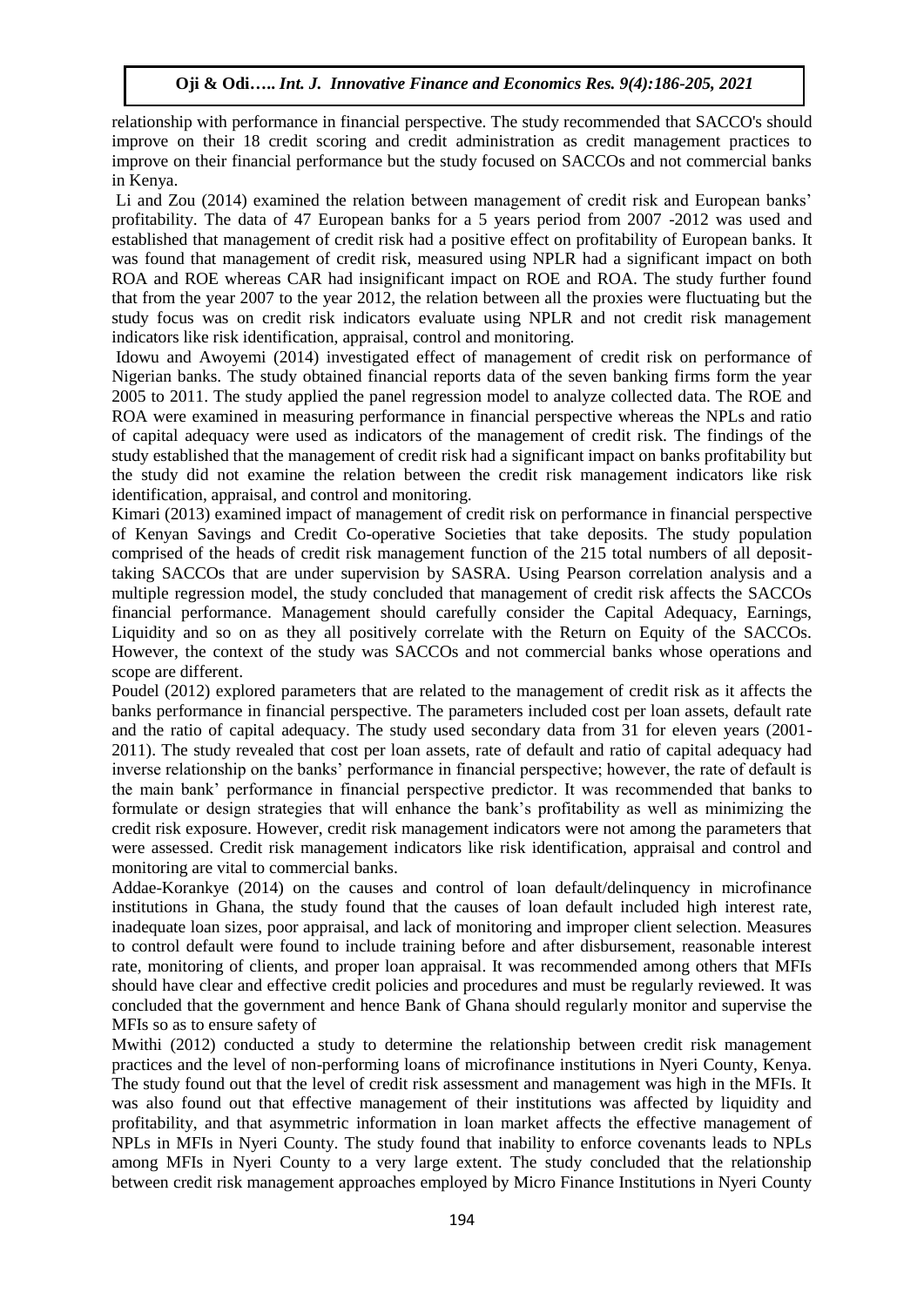and the level of Non-Performing Loans was a negative correlation i.e. the higher the level of credit risk management, the lower the level of NPLs.

Nyong'o (2014) examined the relationship between credit risk management and non-performing loans in commercial banks in Kenya. It was found that credit risk management practices adopted by the banks influences the level of non-performing loans to a great extent and that risk identification, risk monitoring and risk analysis and appraisal would lead to decrease in non-performing loans while bank size and interest rates would lead to increase in non-performing loans. The study further recommended that the boards of commercial banks should outline risk management strategy and formulate well-defined policies and procedures. That Risk management department should be made on portfolio or business line basis, to adopt a holistic approach judging the overall risk exposure in assessing and managing risk profile of the bank. Credit Appraisal process

Arko (2012) on the causes and effects of NPLs on MFIs' operations in Ghana, it was asserted that the lender should ensure that good decisions are made relative to granting of loans with the object of minimizing credit risk. In other words, the lender ought to always aim to assess the extent of the risk associated with the lending and try to minimize factors that could otherwise compromise repayment. The scholar further asserts that, needless to say, the lender should gather information regarding the prospective borrower that will assist in reaching a sound credit decision. It was noted that in order to mitigate NPLs which are occasioned by non-repayment of loans, MFIs in Ghana have adopted a standard loan request procedure and requirements that are usually contained in credit policy manual with the object of guiding loan officers and customers.

Orua (2009) conducted a study on the relationship between loan applicant appraisal and loan performance of microfinance institutions in Kenya. The study revealed that short-term debt significantly impacted MFI outreach positively. Long term debt however showed positive relationship with outreach but was not significant with regard to default rates.

Kisaka and Simiyu (2014) on credit risk management techniques used by microfinance institutions in Kenya established that most microfinance institutions use 6C techniques of credit risk management. The study results also revealed that understanding the organizations exposure to credit is treated as critical by the microfinance institutions. To avoid loan losses, the microfinance institutions used follow ups. The results also show that MFIs take loan review analysis as crucial aspects of risk management by doing proper documentation and analysis. The results also show that the microfinance institutions are faced with the challenge of strict operational regulations from the Central Bank of Kenya. Loan recovery is a major challenge to the majority of the institutions.

Mutua (2014) evaluated the effect of credit risk management on the financial performance of commercial banks in Kenya. The study targeted auditors of all commercial banks in Kenya; the population of the study were the credit controllers of all the 43 commercial banks in Kenya. Primary data was collected using questionnaires which were administered using drop and pick method by the researcher. The data was then analyzed using quantitative techniques. The study concluded that bank considers risk identification as a process in credit risk management, that the bank focuses in interest rate risks in the risk identification map and that the bank focuses in foreign exchange risks. The study also concluded that in view of risk analysis as a credit risk management practice in the bank the application of modern approaches to risk measurement, particularly for credit and overall risks is important for commercial banks and that risk analysis helps the bank management to discover mistake at early stages and that risk monitoring can be used to make sure that risk management practices are in line with proper risk monitoring.

Mutua (2016) did a study on the impact of credit risk management on financial performance of savings and credit co-operative societies in Kitui County. The research design used in this study was a descriptive research design. The data collection instruments in this case included self-administered questionnaires which were used to extract valuable primary data from the SACCOs' management. The study used quantitative method to analyze the data and examine the simultaneous impact of the independent variables on the dependent variable. The findings indicated that there was a very strong positive relationship between credit monitoring and financial performance of SACCOs, a very strong positive relationship between loan policy in mitigation of risk and financial performance of SACCOs and that there was a very strong positive relationship between loan defaulters and financial performance of SACCOs.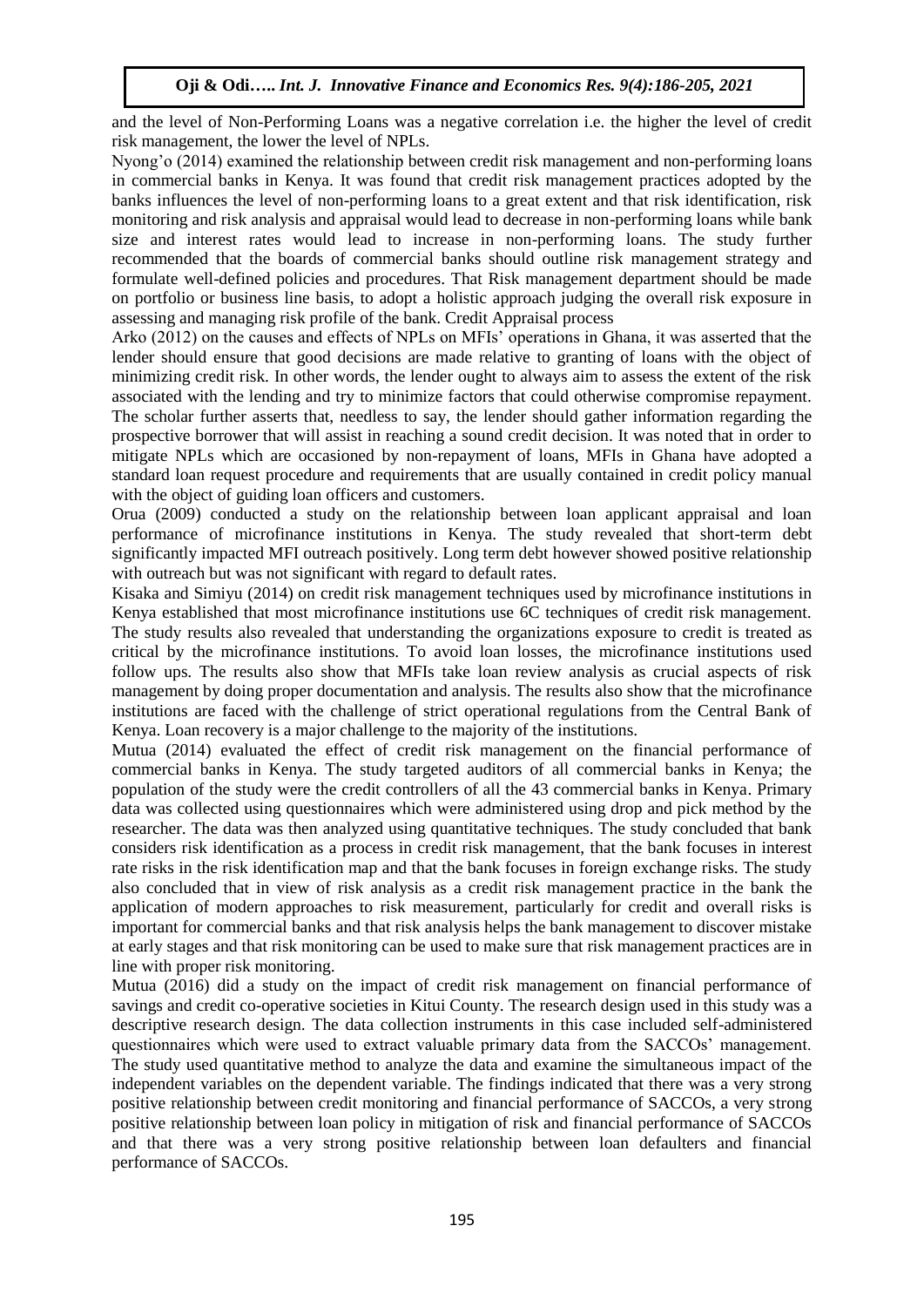Muasya (2013) investigated the relationship between credit risk management practices and loans losses - a study on commercial banks in Kenya. Descriptive research design was utilized in this study as it aimed to see if there is a relationship between credit risk management practices and loan portfolio losses in commercial banks in Kenya. Research findings indicated that a significant number of commercial banks in Kenya had not put in place credit risk management information systems to effectively measure, monitor and control and identify risk, and that majority of management of commercial banks in Kenya recognized the need for information sharing among players within the industry in order to mitigate the risk. It was concluded that credit risk management practices are common among most of the commercial banks in Kenya and that management of these commercial banks appreciated government legislation relating to credit risk management through the introduction of the credit sharing information Act, and that there is a significant negative relationship between credit risk management practices and loan losses in commercial banks in Kenya.

Negera (2012) assessed the determinants of non-performing loans. The mixed research approach was adopted for the study. Survey was conducted with professionals engaged in both private and state owned Banks in Ethiopia holding different positions using a self- administered questionnaire. In addition, the study used structured review of documents and records of banks and in-depth interview of senior bank officials in the Ethiopian banking industry. The findings of the study shows that poor credit assessment, failed loan monitoring, underdeveloped credit culture, lenient credit terms and conditions, aggressive lending, compromised integrity, weak institutional capacity, unfair competition among banks, willful default by borrowers and their knowledge limitation, fund diversion for unintended purpose, over/under financing by banks ascribe to the causes of loan default.

Ahmed and Malik (2015) on credit risk management and loan performance. They examined credit risk management and loan performance with credit terms, client appraisal, collection policy, credit risk control as independent variables and loan performance as dependent variable. The results of the analysis showed that the credit terms and client appraisal have positive and significant impact on the loan performance, while the collection policy and credit risk control have positive but insignificant impact on loan performance.

Gladys (2012) did a study to establish the effect of credit risk management techniques used to evaluate SMEs on the level of Nonperforming loans by Commercial banks in Kenya. A descriptive study of credit risk management techniques was used by commercial banks in Kenya was carried out on all the banks. A regression analysis was developed in order to examine the relationship credit risk management and SME Nonperforming loans in Banks in Kenya. The study established that there is a negative relationship between Credit Risk Management and nonperforming loans.

# **METHODOLOGY**

The study adopted quasi experimental research design to study the effect risk management on the return on equity of the selected microcredit institutions. The target population of this study includes all 940 microfinance banks in Nigeria. However, the sample size was limited to the 14 quoted microcredit institutions that are reporting to the Nigerian stock exchange.

#### **Data Analysis Method**

The method of data analysis to be used in this study was the panel data multiple linear regressions using Ordinary Least Square (OLS) method. This approach, which is a quantitative technique, includes tables and the test of the hypotheses formulated by using ordinary least square regression analysis at 5% level of significance. To arrive at a result that will not lead to spurious regressions, the study will test for stationarity at different levels in the variables making up the model. Other tests that will be carried out on the model include test of Normality, Durbin Watson Test of serial correlation, test of heteroskedasticity and test of model specification so as to achieve the objectives of our study as well as answer the research question and hypotheses. Moreover, in order to undertake a statistical evaluation of our analytical model, so as to determine the reliability of the results obtained and the coefficient of correlation (r) of the regression, the coefficient of determination  $(r^2)$ , the student T-test and F-test will be employed.

#### **Model Specification**

The study adopts the panel data method of data analyses which involve the fixed effect, the random effect and the Hausman Test.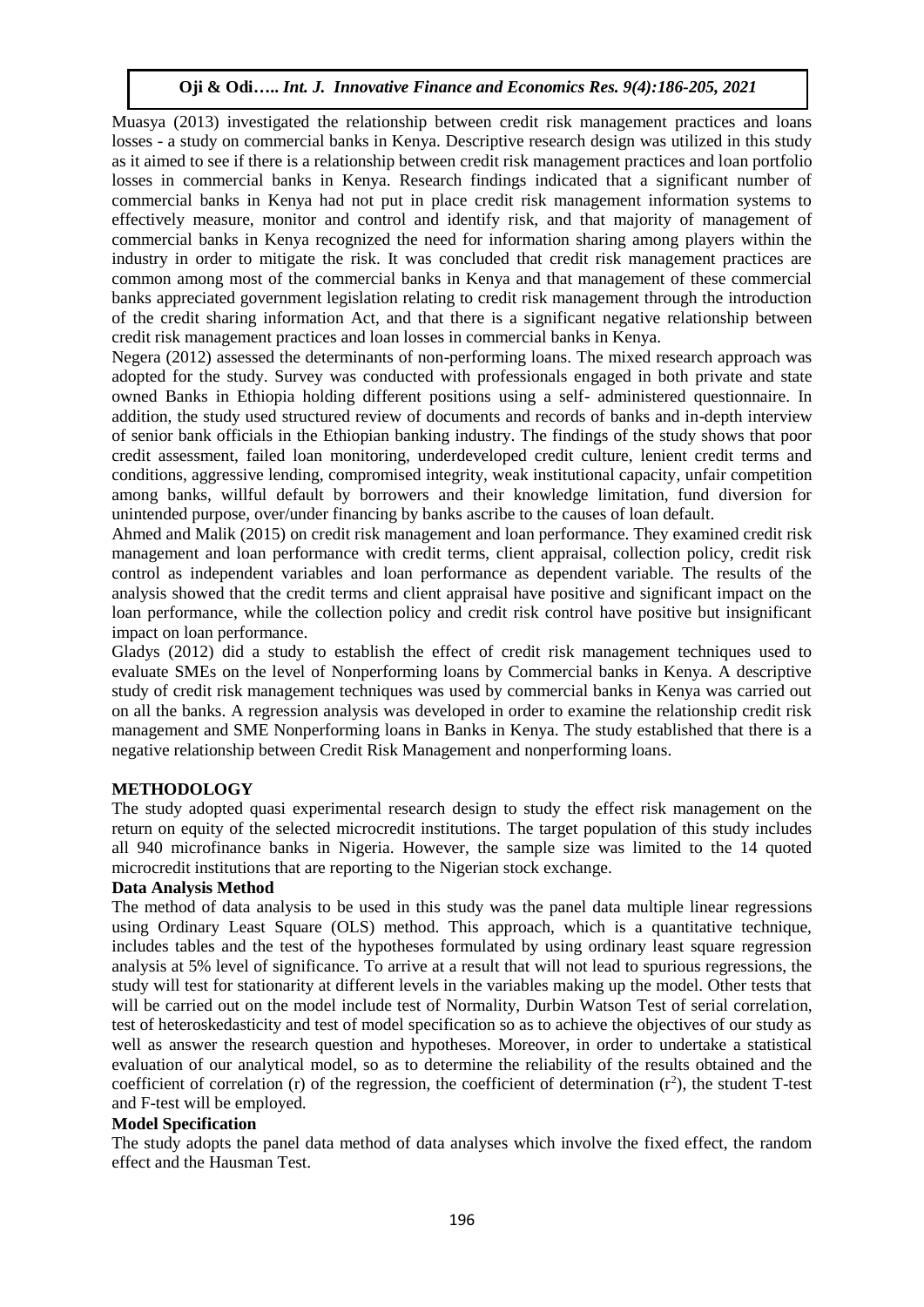**Pooled Effect Model**

$$
ROE_{it} = \beta_0 + \beta_2 CDL + \beta_3 CDD + \beta_4 CDE + \beta_5 LLP + \varepsilon_{it}
$$
\n(1)

#### **Fixed Effects**

The fixed effects focus on whether there are differences by using a fixed intercept for each of the different crosssectional structures. If we assume that the dummy variable for a conglomerate company is 1 or 0, then *Di*, which is the dummy variable for firm *i*, can be expressed as:

$$
D_{i} = \begin{cases} l, & i-1 \\ 0, & otherwise \end{cases} \quad D_{2} = \begin{cases} l, & i-2 \\ 0, & otherwise \end{cases} \quad \dots \quad D_{N} = \begin{cases} l, & i-1 \\ 0, & otherwise \end{cases} \tag{2}
$$

The regression of total samples can be expressed as:<sup>1</sup>

$$
Y_{it} = \sum_{i=1}^{N} \beta_{oi} D_i + \beta_i D_s + \beta_2 D_{ma} + \beta_3 S_1 + \beta_{oi} D_4 S_2 + \varepsilon_{it}
$$
\n(3)

The dummy variables are expressed as follows: if  $j = i$ , then  $Di = 1$ ; otherwise  $Di = 0$ <sup>2</sup>

To further investigate the fraud effect, Adebayo (2012) analyzed whether the independent variables affect the dependent variable, this regress the effect of the independent variables on the dependent variables.

$$
ROE_{it} = \beta_0 + \beta_2 CDL + \beta_3 CDD + \beta_4 CDE + \beta_5 LLP + \dots \varepsilon_{it}
$$
\n(4)

Because the fixed effects account for both cross-sectional and time-series data, the increased covariance caused by individual-firms differences is eliminated, thereby increasing estimation-result efficiency.

#### **Random Effects**

Random effects focus on the relationship with the study sample as a whole; thus, the samples are randomly selected, as opposed to using the entire population. The total sample regression (a function of the random effect) can be expressed as:

$$
ROE_{it} = \sum_{j=1}^{N} \beta_0 + \beta_2 CDL + \beta_3 CDD + \beta_4 CDE + \beta_5 LLP + \mu
$$
\n<sup>(5)</sup>

If this is represented with random variables, then  $\beta_{oj} = \beta_0 + \mu_j$ , which indicates that the difference occurs randomly, and the expectation value of  $\beta_{oi}$  is  $\overline{\beta}_0^5$ . (6)

ROE = Return on Equity

| CDL.                |     |     | $=$ Credit limit measured by percentage of increase/ decrease in loan loss provisions     |
|---------------------|-----|-----|-------------------------------------------------------------------------------------------|
| <b>CDD</b>          | $=$ |     | credit diversification measured by percentage of credit to various sectors of the economy |
| <b>CDE</b>          |     |     | Credit valuation measured by percentage of nonperforming loans                            |
| LLP.                |     | $=$ | Loan loss provision measured by percentage of loan loss provisions to total loans and     |
| advances            |     |     |                                                                                           |
| Ut                  |     | $=$ | Error term                                                                                |
| <b>Hausman Test</b> |     |     |                                                                                           |

The Hausman test YairMundlak,(1978) is the most commonly used method for evaluating fixed and random effects. If variables are statistically correlated, then the fixed-effects estimation is consistent and efficient, whereas the random- effects estimation is inconsistent, and the fixed-effects model should be adopted. Conversely, if the variables are statistically uncorrelated, then the random-effects estimation is consistent and efficient, whereas the fixed-effects estimation is consistent but inefficient, and the random-effects model should be adopted.-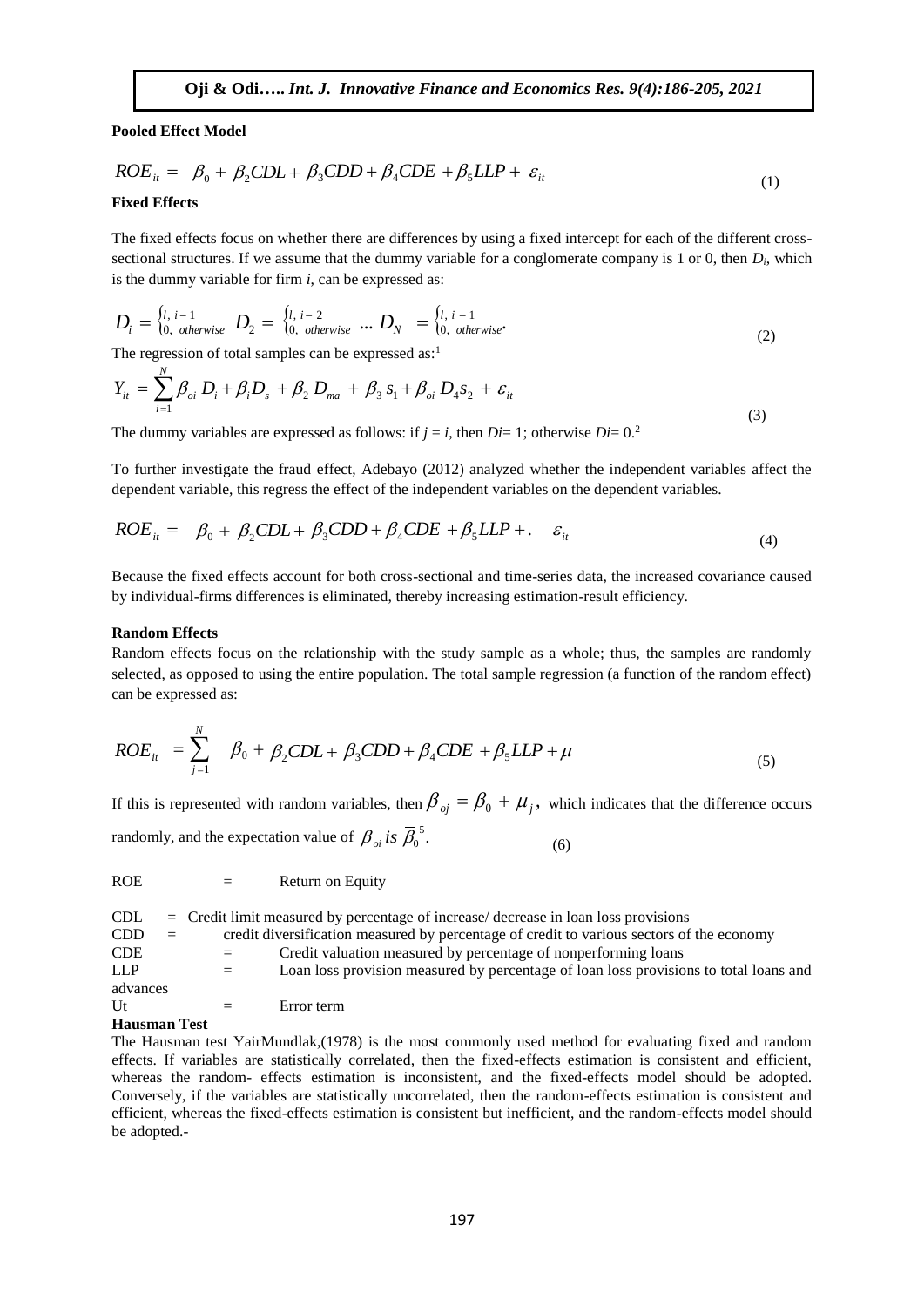#### **A-prior Expectation of the Result**

The explanatory variables are expected to have positive and direct effects on the dependent variables. That is a unit increase in any of the variables is expected to increase ROE. This can be express mathematically as a1, a2,  $a_3, a_4 < 0$ 

| Table 1: Analysis of Panel Unit Root Test<br>Method: Series: ROE | Statistic  | Prob.**                              | Cross-sections | Obs |
|------------------------------------------------------------------|------------|--------------------------------------|----------------|-----|
|                                                                  |            | <b>Panel Unit Root at Level</b>      |                |     |
| Levin, Lin & Chu t*                                              | $-5.30927$ | 0.0000                               | 14             | 112 |
| Im, Pesaran and Shin W-stat                                      | $-2.25411$ | 0.0121                               | 14             | 112 |
| ADF - Fisher Chi-square                                          | 50.8799    | 0.0052                               | 14             | 112 |
| PP - Fisher Chi-square                                           | 123.389    | 0.0000                               | 14             | 126 |
| Series: LLP                                                      |            |                                      |                |     |
| Levin, Lin & Chu t*                                              | $-1.91190$ | 0.0279                               | 14             | 112 |
| Im, Pesaran and Shin W-stat                                      | $-1.20302$ | 0.1145                               | 14             | 112 |
| ADF - Fisher Chi-square                                          | 36.4107    | 0.1324                               | 14             | 112 |
| PP - Fisher Chi-square                                           | 108.405    | 0.0000                               | 14             | 126 |
| Series: CDD                                                      |            |                                      |                |     |
| Levin, Lin & Chu t*                                              | $-1.82135$ | 0.0343                               | 14             | 112 |
| Im, Pesaran and Shin W-stat                                      | $-1.37636$ | 0.0844                               | 14             | 112 |
| ADF - Fisher Chi-square                                          | 38.6574    | 0.0866                               | 14             | 112 |
| PP - Fisher Chi-square                                           | 103.571    | 0.0000                               | 14             | 126 |
| Series: CDE                                                      |            |                                      |                |     |
| Levin, Lin & Chu t*                                              | $-2.22161$ | 0.0132                               | 14             | 112 |
| Im, Pesaran and Shin W-stat                                      | $-2.05178$ | 0.0201                               | 14             | 112 |
| ADF - Fisher Chi-square                                          | 47.0790    | 0.0134                               | 14             | 112 |
| PP - Fisher Chi-square                                           | 140.192    | 0.0000                               | 14             | 126 |
| Series: CDD                                                      |            |                                      |                |     |
| Levin, Lin & Chu t*                                              | $-3.74312$ | 0.0001                               | 14             | 112 |
| Im, Pesaran and Shin W-stat                                      | $-1.91603$ | 0.0277                               | 14             | 112 |
| ADF - Fisher Chi-square                                          | 46.1724    | 0.0167                               | 14             | 112 |
| PP - Fisher Chi-square                                           | 96.1202    | 0.0000                               | 14             | 126 |
|                                                                  |            | <b>Panel Unit Root at Difference</b> |                |     |
| Series: D(ROE,2)                                                 |            |                                      |                |     |
| Levin, Lin & Chu t*                                              | $-19.3785$ | 0.0000                               | 14             | 84  |
| Im, Pesaran and Shin W-stat                                      | $-7.75445$ | 0.0000                               | 14             | 84  |
| ADF - Fisher Chi-square                                          | 110.221    | 0.0000                               | 14             | 84  |
| PP - Fisher Chi-square                                           | 252.339    | 0.0000                               | 14             | 98  |
| Series: D(LLP,2)                                                 |            |                                      |                |     |
| Levin, Lin & Chu t*                                              | $-40.5445$ | 0.0000                               | 14             | 84  |
| Im, Pesaran and Shin W-stat                                      | $-11.3739$ | 0.0000                               | 14             | 84  |
| ADF - Fisher Chi-square                                          | 105.620    | 0.0000                               | 14             | 84  |
| PP - Fisher Chi-square                                           | 224.875    | 0.0000                               | 14             | 98  |
| Series: D(CDL,2)                                                 |            |                                      |                |     |
| Levin, Lin & Chu t*                                              | $-20.7693$ | 0.0000                               | 14             | 84  |
| Im, Pesaran and Shin W-stat                                      | $-7.60255$ | 0.0000                               | 14             | 84  |
| ADF - Fisher Chi-square                                          | 106.025    | 0.0000                               | 14             | 84  |
| PP - Fisher Chi-square                                           | 223.806    | 0.0000                               | 14             | 98  |
| Series: D(CDE,2)                                                 |            |                                      |                |     |
| Levin, Lin & Chu t*                                              | $-32.4560$ | 0.0000                               | 14             | 84  |
| Im, Pesaran and Shin W-stat                                      | $-9.64651$ | 0.0000                               | 14             | 84  |
| ADF - Fisher Chi-square                                          | 112.199    | 0.0000                               | 14             | 84  |
| PP - Fisher Chi-square                                           | 225.963    | 0.0000                               | 14             | 98  |
| Series: D(CDD,2)                                                 |            |                                      |                |     |
| Levin, Lin & Chu t*                                              | $-28.2248$ | 0.0000                               | 14             | 84  |
| Im, Pesaran and Shin W-stat                                      | $-11.2952$ | 0.0000                               | 14             | 84  |
| ADF - Fisher Chi-square                                          | 129.371    | 0.0000                               | 14             | 84  |
| PP - Fisher Chi-square                                           | 221.180    | 0.0000                               | 14             | 98  |
|                                                                  |            |                                      |                |     |

# **ANALYSIS AND DISCUSSION OF FINDINGS Table 1: Analysis of Panel Unit Root Test**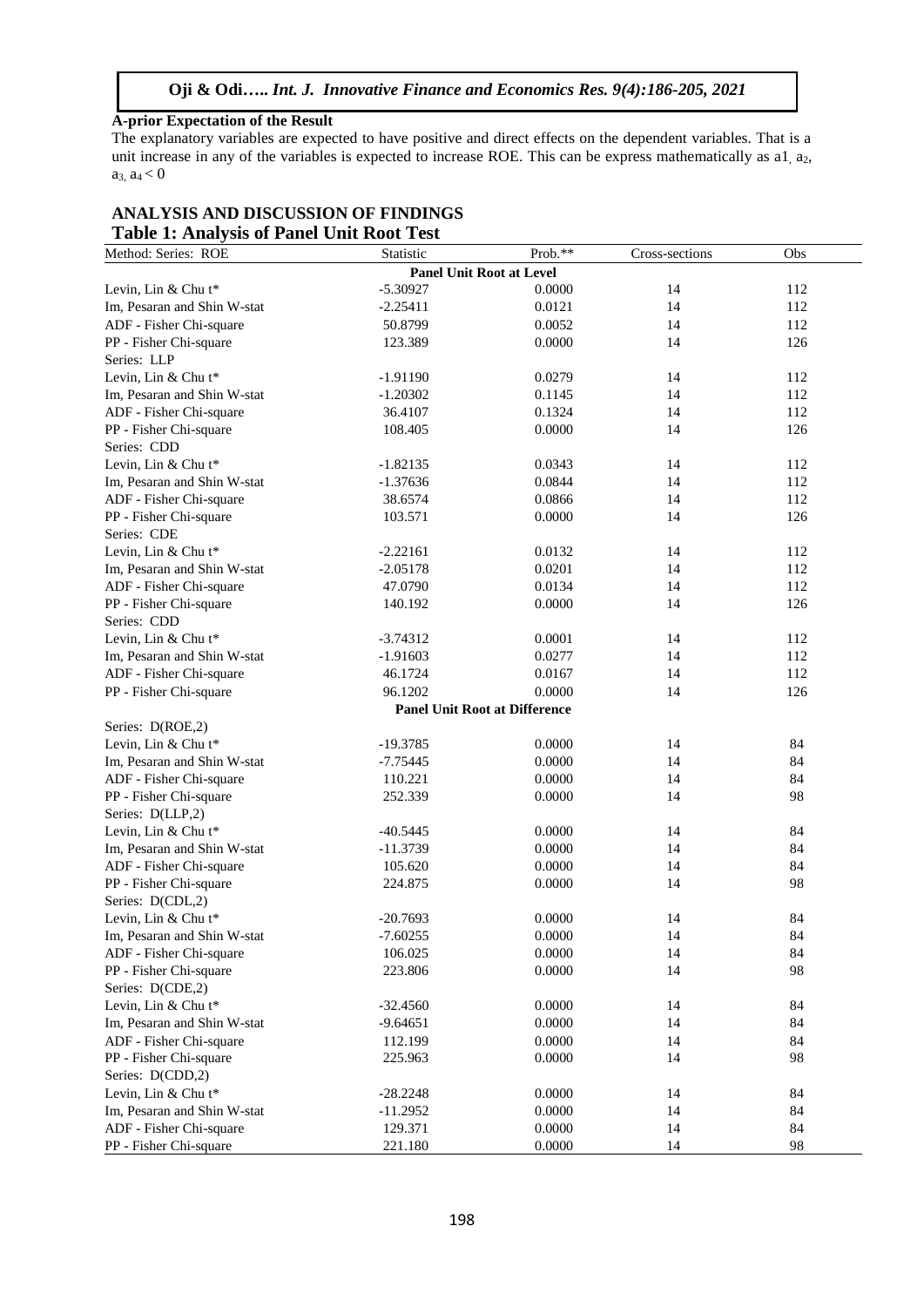#### **Table 2: Pedroni Residual Cointegration Test**

Prob(F-statistic) 0.000000

|                                                                  |             |          | Statistic                               | Prob.      | Weighted Statistic | Prob.     |
|------------------------------------------------------------------|-------------|----------|-----------------------------------------|------------|--------------------|-----------|
| Panel v-Statistic                                                |             |          | $-2.914083$                             | 0.9982     | $-3.495294$        | 0.9998    |
| Panel rho-Statistic                                              |             |          | 3.609419                                | 0.9998     | 3.431100           | 0.9997    |
| Panel PP-Statistic                                               |             |          | $-2.494102$                             | 0.0063     | $-1.231441$        | 0.1091    |
| Panel ADF-Statistic                                              |             |          | $-3.214669$                             | 0.0007     | 0.459296           | 0.6770    |
| Alternative hypothesis: individual AR coefs. (between-dimension) |             |          |                                         |            |                    |           |
|                                                                  |             |          | <b>Statistic</b>                        | Prob.      |                    |           |
| Group rho-Statistic                                              |             |          | 5.230909                                | 1.0000     |                    |           |
| Group PP-Statistic                                               |             |          | $-6.317004$                             | 0.0000     |                    |           |
| Group ADF-Statistic                                              |             |          | 0.578571                                | 0.7186     |                    |           |
| Cross section specific results                                   |             |          |                                         |            |                    |           |
| Phillips-Peron results (non-parametric)                          |             |          |                                         |            |                    |           |
| Cross ID                                                         |             | AR(1)    | Variance                                | <b>HAC</b> | Bandwidth          | Obs       |
| Fortis microfinance                                              |             | 0.285    | 0.501326                                | 0.458419   |                    | 2.00<br>9 |
| NPL Microfinance                                                 |             | $-0.373$ | 2.112986                                | 0.534625   |                    | 9<br>8.00 |
| Credit link microfinance                                         |             | 0.433    | 3.465873                                | 3.843265   |                    | 1.00<br>9 |
| Lapo microfinance                                                |             | $-0.335$ | 7.779340                                | 1.308286   |                    | 9<br>8.00 |
| AB Microfinance bank                                             |             | 0.448    | 9.624584                                | 7.666196   |                    | 9<br>1.00 |
| <b>FINCA Microfinance</b>                                        |             | $-0.439$ | 8.651791                                | 2.275865   |                    | 9<br>8.00 |
| Mutual microfinance                                              |             | 0.351    | 3.651015                                | 3.651015   |                    | 9<br>0.00 |
| Regent microfinance                                              |             | $-0.729$ | 3.060614                                | 2.458382   |                    | 9<br>1.00 |
| Fims microfinance                                                |             | 0.158    | 35.92357                                | 12.47458   |                    | 9<br>8.00 |
| Accion microfinance                                              |             | 0.285    | 0.501326                                | 0.458419   |                    | 9<br>2.00 |
| <b>BFL Microfinance</b>                                          |             | $-0.373$ | 2.112986                                | 0.534625   |                    | 9<br>8.00 |
| CIT Microfinance                                                 |             | 0.433    | 3.465873                                | 3.843265   |                    | 9<br>1.00 |
| Capstone microfinance                                            |             | $-0.335$ | 7.779340                                | 1.308286   |                    | 9<br>8.00 |
| Barclays microfinance                                            |             | 0.448    | 9.624584                                | 7.666196   |                    | 1.00<br>9 |
| Table 3: Pairwise Granger Causality Tests                        |             |          |                                         |            |                    |           |
| Null Hypothesis:                                                 |             |          | Obs                                     |            | F-Statistic        | Prob.     |
| LLP does not Granger Cause ROE                                   |             |          | 112                                     |            | 0.00193            | 0.9981    |
| ROE does not Granger Cause LLP                                   |             |          |                                         |            | 0.65287            | 0.5226    |
| CDL does not Granger Cause ROE                                   |             |          | 112                                     |            | 0.94445            | 0.3921    |
| ROE does not Granger Cause CDL                                   |             |          |                                         |            | 1.07257            | 0.3458    |
| CDE does not Granger Cause ROE                                   |             |          | 112                                     |            | 0.00313            | 0.9969    |
| ROE does not Granger Cause CDE                                   |             |          |                                         |            | 1.05257            | 0.3526    |
| CDD does not Granger Cause ROE                                   |             |          | 112                                     |            | 0.40420            | 0.6685    |
| ROE does not Granger Cause CDD                                   |             |          |                                         |            | 1.96690            | 0.1449    |
| <b>Table 4: Regression Results</b>                               |             |          |                                         |            |                    |           |
| Variable                                                         | Coefficient |          |                                         | Std. Error | t-Statistic        | Prob.     |
|                                                                  |             |          | <b>Pooled Effect Regression Results</b> |            |                    |           |
| <b>LLP</b>                                                       | $-0.153872$ |          |                                         | 0.196025   | $-0.784962$        | 0.4339    |
| <b>CDL</b>                                                       | 0.303090    |          |                                         | 0.226966   | 1.335401           | 0.1840    |
| CDE                                                              | 0.460992    |          |                                         | 0.269123   | 1.712942           | 0.0890    |
| CDD                                                              | $-0.196199$ |          |                                         | 0.315479   | $-0.621908$        | 0.5351    |
| $\mathsf{C}$                                                     | 25.48664    |          |                                         | 3.359164   | 7.587198           | 0.0000    |
| R-squared                                                        | 0.248981    |          | Mean dependent var                      |            |                    | 42.83014  |
| Adjusted R-squared                                               | 0.226729    |          | S.D. dependent var                      |            |                    | 6.475358  |

S.E. of regression 5.694161 Akaike info criterion 6.351821 Sum squared resid 4377.169 Schwarz criterion 6.456879 Log likelihood 6.394513 F-statistic 11.18894 Durbin-Watson stat 2.068081

**Fixed Effect Regression Results**

LLP -0.197330 -0.197330 -0.987279 0.3255 CDL 0.220416 0.239039 2.922093 0.0023 CDE 0.600340 0.272859 2.200186 0.0297 CDD -0.170243 0.325121 -2.523629 0.0015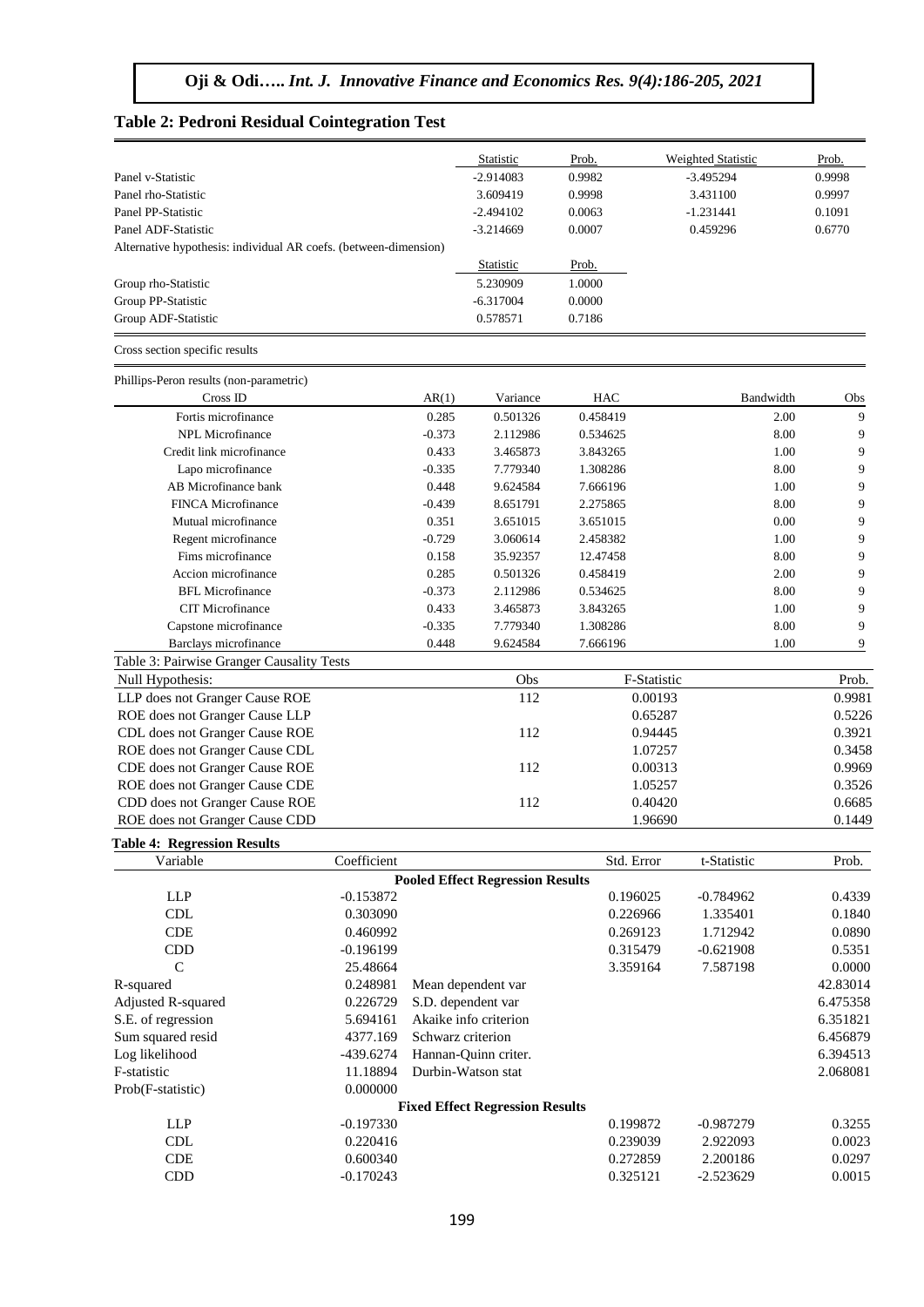| Oji & Odi Int. J. Innovative Finance and Economics Res. 9(4):186-205, 2021 |  |  |  |  |  |  |
|----------------------------------------------------------------------------|--|--|--|--|--|--|
|----------------------------------------------------------------------------|--|--|--|--|--|--|

| $\mathcal{C}$                         | 23.74447    |                                                 | 3.557708          | 6.674091     | 0.0000   |
|---------------------------------------|-------------|-------------------------------------------------|-------------------|--------------|----------|
|                                       |             | <b>Effects Specification</b>                    |                   |              |          |
| Cross-section fixed (dummy variables) |             |                                                 |                   |              |          |
| R-squared                             | 0.734013    | Mean dependent var                              |                   |              | 42.83014 |
| Adjusted R-squared                    | 0.641212    | S.D. dependent var                              |                   |              | 6.475358 |
| S.E. of regression                    | 5.640584    | Akaike info criterion                           |                   |              | 6.417374 |
| Sum squared resid                     | 3881.574    | Schwarz criterion                               |                   |              | 6.795585 |
| Log likelihood                        | $-431.2162$ | Hannan-Quinn criter.                            |                   |              | 6.571067 |
| F-statistic                           | 3.599227    | Durbin-Watson stat                              |                   |              | 2.296929 |
| Prob(F-statistic)                     | 0.000017    |                                                 |                   |              |          |
|                                       |             | <b>Random Effect Regression Results</b>         |                   |              |          |
| <b>LLP</b>                            | $-0.153872$ |                                                 | 0.194180          | $-0.792418$  | 0.4295   |
| <b>CDL</b>                            | 0.303090    |                                                 | 0.224830          | 1.348085     | 0.1799   |
| <b>CDE</b>                            | 0.460992    |                                                 | 0.266591          | 1.729212     | 0.0861   |
| <b>CDD</b>                            | $-0.196199$ |                                                 | 0.312510          | $-0.627815$  | 0.5312   |
| $\mathcal{C}$                         | 25.48664    |                                                 | 3.327557          | 7.659266     | 0.0000   |
|                                       |             | <b>Effects Specification</b>                    |                   |              |          |
|                                       |             |                                                 |                   | S.D.         | Rho      |
| Cross-section random                  |             |                                                 |                   | 0.000000     | 0.0000   |
| Idiosyncratic random                  |             |                                                 |                   | 5.640584     | 1.0000   |
|                                       |             | <b>Weighted Statistics</b>                      |                   |              |          |
| R-squared                             | 0.248981    | Mean dependent var                              |                   |              | 42.83014 |
| Adjusted R-squared                    | 0.226729    | S.D. dependent var                              |                   |              | 6.475358 |
| S.E. of regression                    | 5.694161    | Sum squared resid                               |                   |              | 4377.169 |
| F-statistic                           | 11.18894    | Durbin-Watson stat                              |                   |              | 2.068081 |
| Prob(F-statistic)                     | 0.000000    |                                                 |                   |              |          |
|                                       |             | <b>Unweighted Statistics</b>                    |                   |              |          |
| R-squared                             | 0.248981    | Mean dependent var                              |                   |              | 42.83014 |
| Sum squared resid                     | 4377.169    | Durbin-Watson stat                              |                   |              | 2.068081 |
|                                       |             | <b>Correlated Random Effects - Hausman Test</b> |                   |              |          |
| <b>Test Summary</b>                   |             |                                                 | Chi-Sq. Statistic | Chi-Sq. d.f. | Prob.    |
| Cross-section random                  |             |                                                 | 7.082909          | 4            | 0.0316   |

Source: Extract form E-view

#### **ANALYSIS AND DISCUSSION OF FINDINGS**

\* Probabilities for Fisher tests are computed using an asymptotic Chi-square distribution. All other tests assume asymptotic normality, Im, Pesaran and Shin; ADF - Fisher and PP - Fisher - Null Hypothesis: Unit Root (Individual Unit Root process). Levin, Lin & Chu Test.

- Null Hypothesis: Unit Root (common Unit Root process), Automatic lag length selection based on Modified Schwarz Criteria and Bartlett kernel.

It can be seen from the Table 1 that the data are stationary at first difference for 1%, 5% and 10% levels of significance. It is therefore deduced that the series are characterized as I (1) process; consequently, suitable for a use in a test for panel cointegration between risk management and return on equity of the microcredit institutions.

From table 2, the cointegration test is consistent with Pedroni (2004), which is an Engle-Granger based test. The test allows for heterogeneous intercepts and trend coefficients across cross-sections, with different methods of constructing statistics for testing the null hypothesis of no cointegration. It is clear that most of the p-values are all less than 0.05. We can therefore safely conclude that the panel cointegration results provide us with evidence of cointegration since most of Pedroni test statistics reject the null hypothesis of no cointegration for the estimated models.

The results of the power for the entire test procedure based on the underlying time series model is stationary as all the procedures produced a reasonably high power over all the sample sizes and order considered except at order 2 where ADF (Augmented Dickey Fuller) produced extremely low power. The power of the tests is extremely high over all the sample sizes and orders considered. From the coefficient of the sample size, most of the firms have linear relationship and also integrated in the order of 1(1). Results in table 3 show that there is neither a bi-directional nor uni-directional causal relationship between any pair of the variables in the model given that all pvalues are higher than 0.05.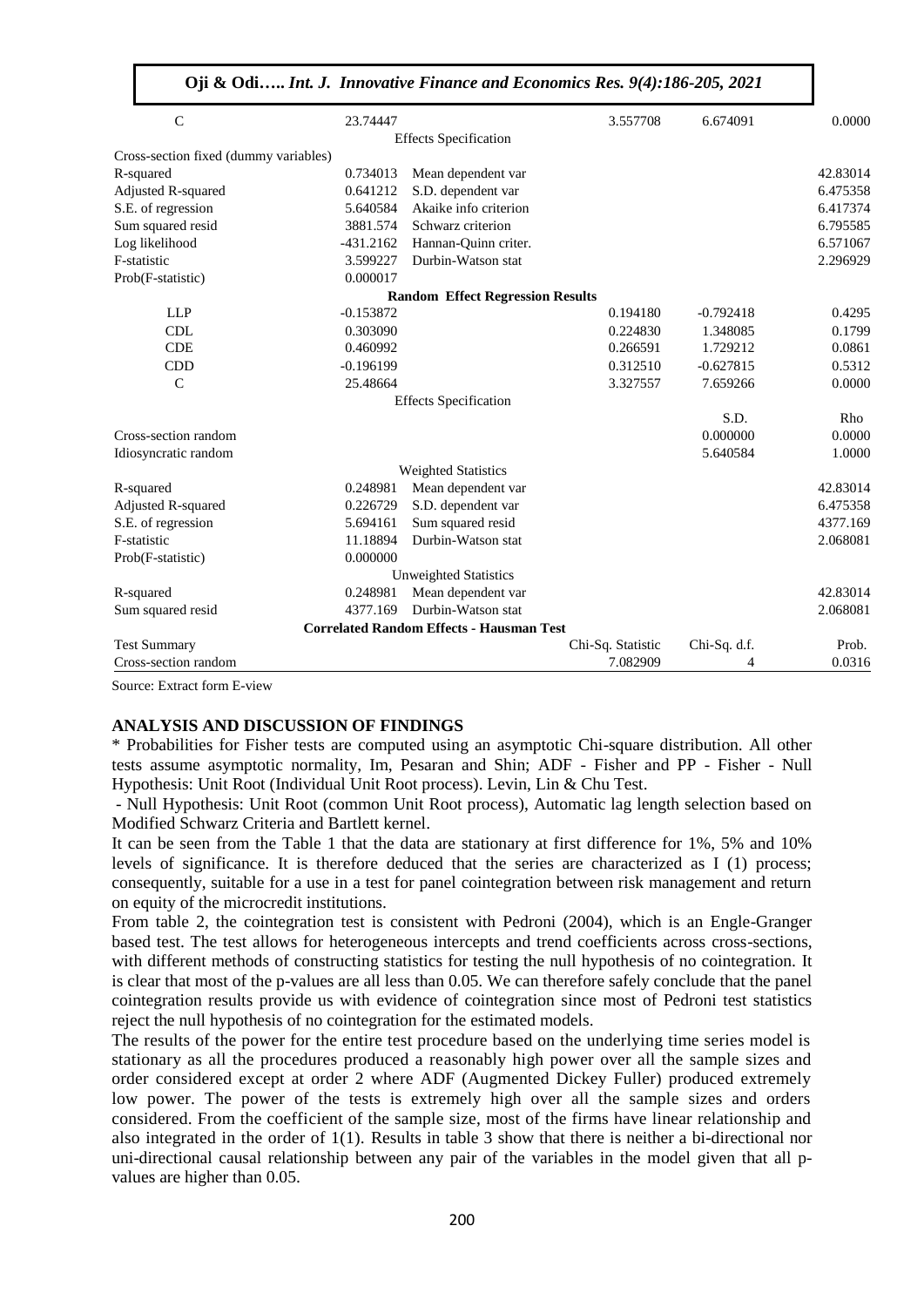The table presented in 4 has details on the credit management on the microcredit institutions in Nigeria, a cross examination of the validity of the models found that the fixed effect model is statistically significant and accepted for analysis in this study. From the fixed effect model, the independent variables can explain 64.1percent variation on the return on the investment of the quoted microcredit institutions under study. The f-statistics and f-probability justifies that the fixed effect model is statistically significant. However, the beta coefficient of the variables proved that loans loss provision and credit diversification have negative relationship with return on equity of the microcredit institutions while credit limit and credit evaluation have positive relationship with return on equity of the microcredit institutions. The estimated regression result above showed that with a positive value of 23.74447 as intercept return on equity of the microcredit institutions will increase with a unit increase in the value of credit management and unpaid interest will impact negatively to the return on equity. The positive value of -0.197330 as parameter for loan loss provision indicates that a unit increase in the value will reduce return on equity by 0.19 percent, the negative impacts contrary to the prior expectation of the study, the finding is contrary to the findings of Felix and Claudine (2008) on the relationship between non-performing loans and banks profitability performance.

The negative relationship might be the reason for banks loans administration policies and monetary policy objectives and bank credit regulations. It might also be as a result of the compliance to Prudential Guideline on disclosure which the bank might have written off from the balance sheet significant proportion of nonperforming loans and make provisions to be written off from earning of the banks based on the classification by Prudential Guideline for Licensed Banks introduced in 1991. This findings contrary to the findings of Kithinji (2011) that the bulk of the profits of commercial banks is not influenced by the amount of credit and nonperforming loans suggesting that other variables other than credit and nonperforming loans impact on profits and that there is no relationship between profits, amount of credit and the level of nonperforming loans and the findings Macharia (2012) that non-performing loan in deposit taking microfinance institutions account for the greatest percentage of the variance in the profitability of the institutions.

The negative value -0.170243 as parameter for borrower's credit diversification revealed that a unit increase will reduce bank profit by 0.17 percent, this finding contrary to the prior expectation; the negative effect of the variables implies that credit management in the deposit money banks has challenges. This confirms the increase on the value of nonperforming loans in Nigeria banking sector. While paid interest ads to the profitability performance of the bank, unpaid interest reduces the profitability of the bank. It is considered as a lost to the bank and written off from the balance sheet of the banks.

The positive coefficient of 0.220416 as parameter for credit limit and the positive value 0.600340 as parameter for credit evaluation implies that a unit increases will increase return on equity by 0.22 and 0.6 percent. The significant and large impact of the variables on microcredit institutions return on equity might be as a result of favorable bank lending environment such as macro-economic factors, political factors and the regulatory environment such as expansionary monetary policy. The findings confirm the prior expectation of the study. This finding confirm the findings of Saba, Kauser and Azeem (2012) that real total loans have positive significant effect whereas interest rate and GDP per capital has negative significant association with NPLs, the findings of Mileris (2012) that NPLs are highly dependent of macroeconomic factors and the findings of Kolapo, et al. (2012) that nonperforming loans and loan losses provisions are adversely affecting the performance while total loans to advance plus deposit ratio has positive significant effect on the performance.

#### **CONCLUSION**

The objective of the study was to establish the effect of credit risk management on return on equity of microcredit institutions in Nigeria. The concepts in the study are credit management risk and profitability in context of commercial banks in Nigeria. Return on equity is the dependent variable while credit management was measured by loan loss provision, credit limit, credit diversification and credit evaluation. The panel data in this analysis covered a period of 10 years from 2011-2020 with the Multi linear regression model used to analyze the data. The findings established that credit management and accounts positively affect return on equity of microcredit institutions. It also indicate that credit management are good measure of credit management as the findings indicate that it is appropriate and statistically significant in explaining variance with return on equity. In particular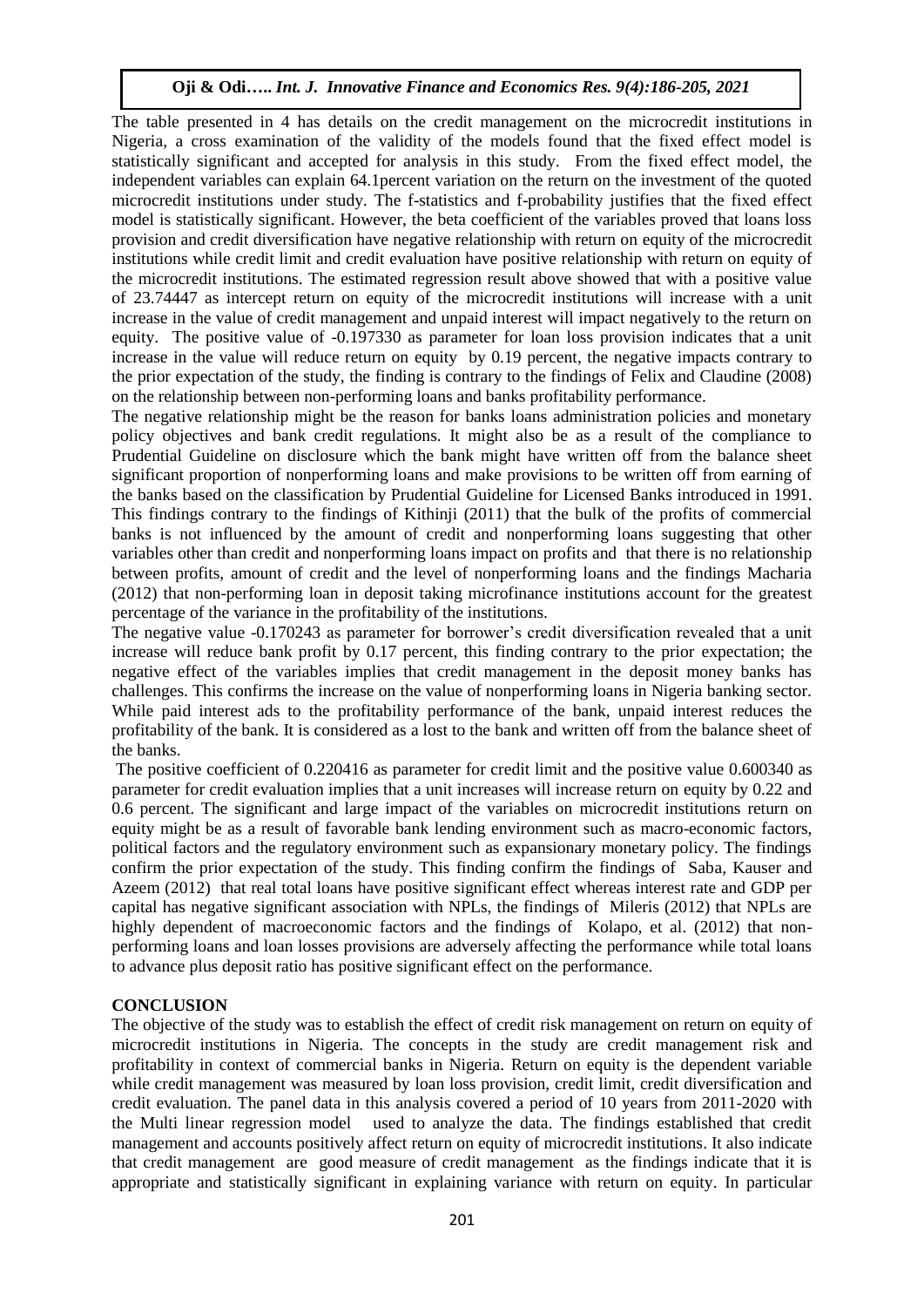credit management and return on equity ratio analysis can inform better on the effects of credit management on return on equity of microcredit institutions than mere comparison of quantum figures. This study examined the effect of credit management on return on equity of microcredit institutions in Nigeria. The regression results indicate that credit management affect return on equity of microcredit institutions in Nigeria. The study found that credit limit measured by percentage of increase/ decrease in loan loss provisions have negative and significant effect on return on investment of microcredit institutions in Nigeria. This implies that the null hypothesis is accepted. This means that increase or decrease on the variables will have meaningful effect on return on equity of the microcredit institutions. It was observed that credit diversification measured by percentage of increase/ decrease in microcredit institutions credit has negative and significant effect on return on return on equity of microcredit institutions in Nigeria. This implies that the null hypothesis is not accepted. This means that increase or decrease on the variables will have meaningful effect on return on equity of the microcredit institutions. Credit evaluation measured credit limit by value of securities has positive and significant effect on return on equity of microcredit institutions in Nigeria. This implies that the null hypothesis is accepted. This means that increase or decrease on the variables will not have any meaningful effect on return on equity of the microcredit institutions. Loan loss provision has positive and significant effect on return on equity of microcredit institutions in Nigeria. This implies that the null hypothesis is accepted. This means that increase or decrease on the variables will not have any meaningful effect on return on equity of the microcredit institutions.

#### **RECOMMENDATIONS**

- i. Based on the findings of this study work, the researcher recommends the need to strengthen supervision of banks by the Central Bank of Nigeria (CBN) and the Nigeria Deposit Insurance Corporation (NDIC) to prevent a sharp buildup of NPLs in the future; Banks should maintain high credit standards while the Apex Bank and other regulatory agencies should maintain high surveillance on banks' credit operations; Banks should collect and perfect all collaterals which are used for obtaining loans. The collateral should be more than the value of loan approved, in case of default.
- ii. Microcredit institutions management should consider monitoring of loans as priority in credit management functions. Insider dealing should be outlawed in banks in Nigeria. This was a major source of huge nonperforming loans portfolio in 1990s. Over extension of loans to promoters, directors and other large shareholders is often done at the detriment of depositors because such funds often become irrecoverable.
- iii. Credit evaluations of borrowers should be considered in the process of credit management and banks must endeavor to comply with both internal and external lending procedures as this will reduce the incidence of nonperforming loans. Most failed banks were victims of compromising of lending principles because loans that were granted with full knowledge of the violation of sound banking and credit risk principles are hardly repaid.
- iv. Loans ought to be made on the basis of sound collateral. Even though not a credit evaluation for sound lending, it could serve as a soft cushion for the recovery of nonperforming loans and regular regulatory supervision is imperative for sound banking. This will expose lapses of technical incompetence on the part of management and enforce disclosure of vital information needed for the evaluation of the state of the bank.

#### **REFERENCES**

- Abdel-Khalik, A. R. (1993). Why do private companies demand auditing? A case for organizational loss of control. *Journal of Accounting, Auditing & Finance, 8(1), 31–52*
- Addae-Korankye, A. (2014). Causes and control of loan default/delinquency in microfinance institutions in Ghana. *American International Journal of Contemporary Research, 4(12), 56-78.*
- Addae-Korankye, A. (2014). Causes and Control of Loan Default/Delinquency in Microfinance Institutions in Ghana. *American International Journal of Contemporary Research*, 4(12), 90-106.
- Adewunmi, W. (2005). Perspective of risk management. *The Journal of Banking and Finance*, 7(2),567-581.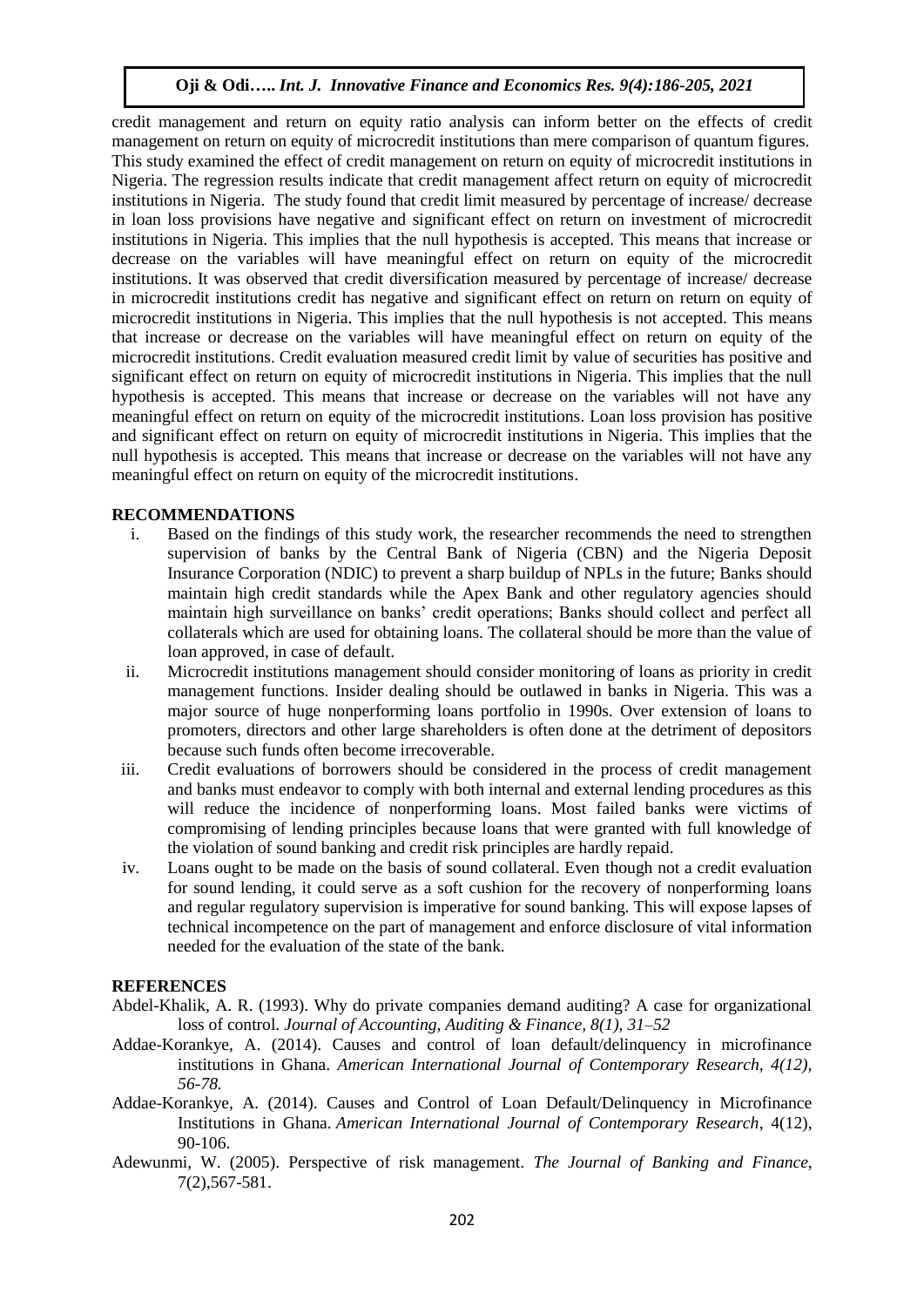- Aduda, J., & Gitonga, J. (2011). The relationship between credit risk management and profitability among the commercial banks in Kenya. *Journal of Modern Accounting and Auditing, 7*(9), 934-946
- Ahmed, S. F., & Malik, Q. A. (2015). Credit risk management and loan performance: empirical investigation of micro finance banks of Pakistan. *International Journal of Economics and Financial Issues, 7(4), 90-104.*
- Akerlof, G. (1970). The market for 'lemons': quality uncertainty and the market mechanism. *The Quarterly Journal of Economics 84, 488–500*
- Akkizidis, I., & Khandelwal, S. K. (2008). *Financial risk management for Islamic banking and finance*. Palgrave Macmillan, First Ed.
- Alshatti, A. S. (2015). The effect of credit risk management on financial performance of the Jordanian commercial banks. *Investment Management and Financial Innovations, 12*(1), 338-345
- Arko, S. K. (2012). *Determining the Causes and Impact of Non-performing Loans on the Operations of Microfinance Institutions: A Case of Sinapi Aba Trust*. An executive MBA thesis. Kwame Nkruma Univesity and Technology, Accra, Ghana.
- Auronen, L. (2003). Asymmetric Information: Theory and Applications. Paper presented in the Seminar of Strategy and International Business at Helsinki University of Technology, Helsinki.
- Bhattarai, Y.R. (2016). The effect of credit risk on the performance of Nepalese commercial banks. *NRB Economic Review,* 28(1),41-62
- Bizuayehu, M. (2016). The Impact of Credit Risk on Financial Performance of Banks in Ethiopia. *Unpublished Thesis.* Addis Ababa University
- Black, B. (2001). *The corporate governance behaviour and market value of Russian firms*. *Emerging Markets Review,* 2(4), 89-108.
- Central Bank of Nigeria (2005). *Microfinance Policy, Regulatory and Supervisory Framework for Nigeria***.** CBN: ABUJA.
- Chege, W. (2010). The relationship between credit risk management practices and financial performance among microfinance institutions in Kenya. Unpublished MBA Project, Kenyatta University
- Ekka, P., Chaundry, S. & Sinha, R. (2011). Risk Management: Integrating SPM into Microfinance Capacity Building. Guidance Note. Fuser, K.W. and Meier, G. (1999). Risikomanagement (KonTraG) –*Erfahrungenaus der Praxis, Der Betrieb, 52(15), 753 –758*
- Eppy, I. (2005). *Perceived information asymmetry, bank lending approaches and bank credit accessibility by Smes in Uganda (*Unpublished thesis) Makerere University
- Fama, E., & French, K. (2015). A five-factor asset pricing model. *Journal of Financial Economics* 116 (3), 1-22.
- Ferguson, R. W. (2003). *Testimony of Vice Chairman Roger W. Ferguson, Jr* [Brochure]*.*Washington, DC, United State of America: The Federal Reserve System
- Gakure, R. W., Ngugi, J. K., Ndwiga, P. M. & Waithaka, S. M. (2012). Effect of credit risk management techniques on the performance of unsecured bank loans employed commercial banks in Kenya. *International Journal of Business and Social Research*, 2(4), 221-236
- Guo, B., Zhang, W., Zhang, Y., & Zhang, H. (2017). The five-factor asset pricing model tests for the Chinese stock market. *Pacific-Basin Finance Journal* 43: 84-106.
- Idowu, A., & Awoyemi, S. O. (2014). The impact of credit risk management on the commercial banks performance in Nigeria. *International Journal of Management and Sustainability, 03(05), 295-306.*
- Iqbal, Z., & Mirakhor, A. (2007). An introduction to Islamic finance: Theory and Practice John Wiley & Son (Asia) Pte Ltd.
- Kalui, F. M., & Kiawa, E. (2015). Effects of credit risk management procedures on financial performance among microfinance institutions (MFIs) In Kenya: A Case of MFIs in Nairobi County. *International Journal of Humanities Social Sciences and Education*, 2(3), 81-103
- Karlan, D., & Jonathan, Z. (2010). Expanding credit access: Using randomized supply decisions to estimate the impacts. *The Review of Financial Studies,* 23(1),451-474.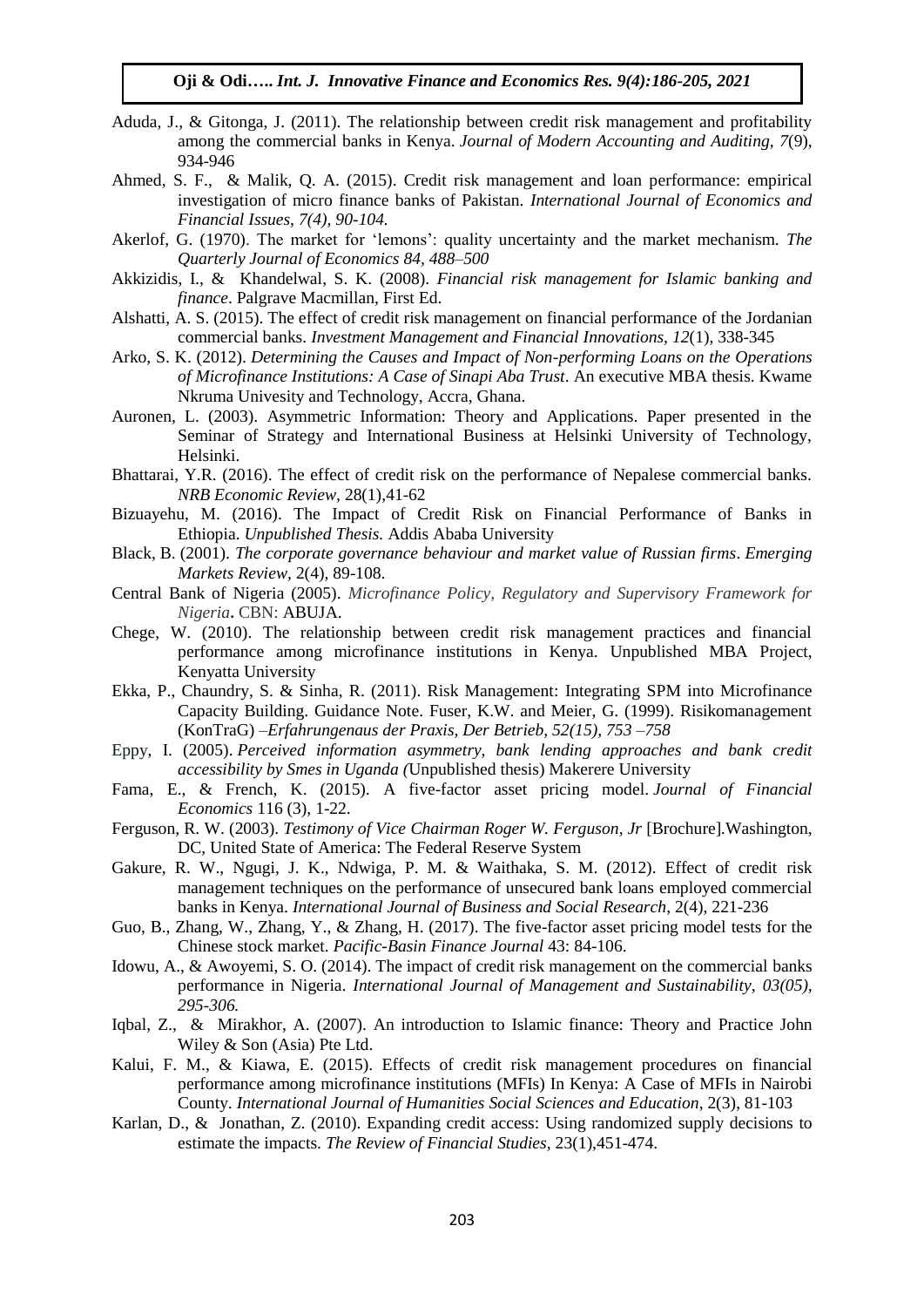- Kibor, A. M., Ngahu, S. T., & Kwasira, J. (2015). Influence of credit risk management on loan performance in commercial banks in Nakuru Town, Kenya. *International Journal of Economics, Commerce and Management*, 3(10), 884 - 902
- Kimari, F. N. (2013). Effect of credit risk management on financial performance of deposit taking savings and credit cooperative societies in Kenya (Doctoral dissertation, University of Nairobi)
- Kimoi, A., Ayuma, C. & Kirui, K. (2016). Assessment of credit risk management practices on organizational performance: A survey of savings and credit co-operative societies in eldest town Kenya*. International Journal of Scientific & Engineering Research,* 7(5), 416-425
- Kiplimo K. S., & Kalio A. M. (2012). Influence of credit risk management practices on loan performance of microfinance institutions in Baringo County. *International Journal of Science and Research (IJSR), 3*(10), 2260-2267.
- Kisala, P. M. (2014). The effect of credit risk management practices on loan performance in MFIs in Nairobi. Unpublished MBA Project, University of Nairob
- Kombo, A., Wesonga, J., Murumba, N., & Makworo, E. (2011). An evaluation of the impact of risk management strategies on micro-finance institutions' financial sustainability: A case of selected micro finance institutions in Kisii Municipality, Kenya. *Educational Research,* 2(5), 1149-1153
- Kurui, S. K. & Kalio, A. M. (2014). Influence of credit risk management practices on loan performance of microfinance institutions in Baringo County, Kenya. *International Journal of Science and Research,* 3(10), 2260-2267
- Lagat, F.K., Mugo, R. & Otuya, R. (2013). Effect of Credit Risk Management Practices on Lending Portfolio among Savings and Credit Cooperatives in Kenya. *European Journal of Business and Management*, 5(19), 93 – 105
- Ledgerwood, J. (2000). *Microfinance handbook: An Institutional and Financial Perspective*. USA: *IBRD*.
- Li, F. and Y. Zou. 2014. *The Impact of credit risk management on profitability of commercial banks: A study of Europe,* Umea School of Business and Economics, Available at: http://www.divaportal. org
- Lind, G. (2005). Basel II -the new framework for bank capital*,* Advice to the governing board of the Riksbank. *Economic Review,2(1),* 22-38
- Machiraju, H. R. (2008). *Modern commercial banking 2nd edition*. New Age International Ltd.
- Muasya, A. M. (2013*). The Relationship between Credit Risk Management Practices and Loans Losses - A Study on Commercial Banks in Kenya.* Unpublished MBA Thesis, University of Nairobi.
- Mutua, J. M. (2015). Effect of mitigating credit risk on performance of commercial banks in Kenya: A Case of Chuka Town. *European Journal of Business and Social Sciences,* 4(7), 113 – 125.
- Mwithi, S. (2012). Practices and the level of non-performing loans of microfinance institutions in Nyeri County. Unpublished Research Project, University of Nairobi.
- Mwithi, S. (2012). *Practices and the Level of Non-performing Loans of Microfinance Institutions inNyeri County*. Unpublished Research Project, University of Nairobi. Myjoyonline.Com, (2011). *Loan Default Rate Surges.*
- Ndiaye, F. (2005). *Microfinance as a strategy for poverty reduction in Africa*. Paper delivered at Expert Group Meeting on Poverty Eradication. Bangkok, 6 – 7 July Berenbach,
- Negera, W. (2012). Determinants of non-performing loans the case of Ethiopian Banks research report, University of South Africa
- Ngwa, E. (2010). Credit risk management in banks as participants in financial markets. A Qualitative Study of the Perception of Bank Managers in Sweden. Umeå School of Business
- Njenga, B. (2014). The effects of credit management practices on loan performance in deposit taking microfinance institutions in Kenya. Unpublished MBA Project, University of Nairobi
- Nwankwo G.O (1991). *Bank management, principle and practice:* Malt House Press Ltd
- Oldfield, G.S., & Santomero, A.M. (1997).Risk management in financial institutions, *Sloan Management Review*, 39(1), 33-46.
- Orua, E. (2009). *The Relationship between capital structure and financial performance of micro finance institutions in Kenya*, University of Nairobi.